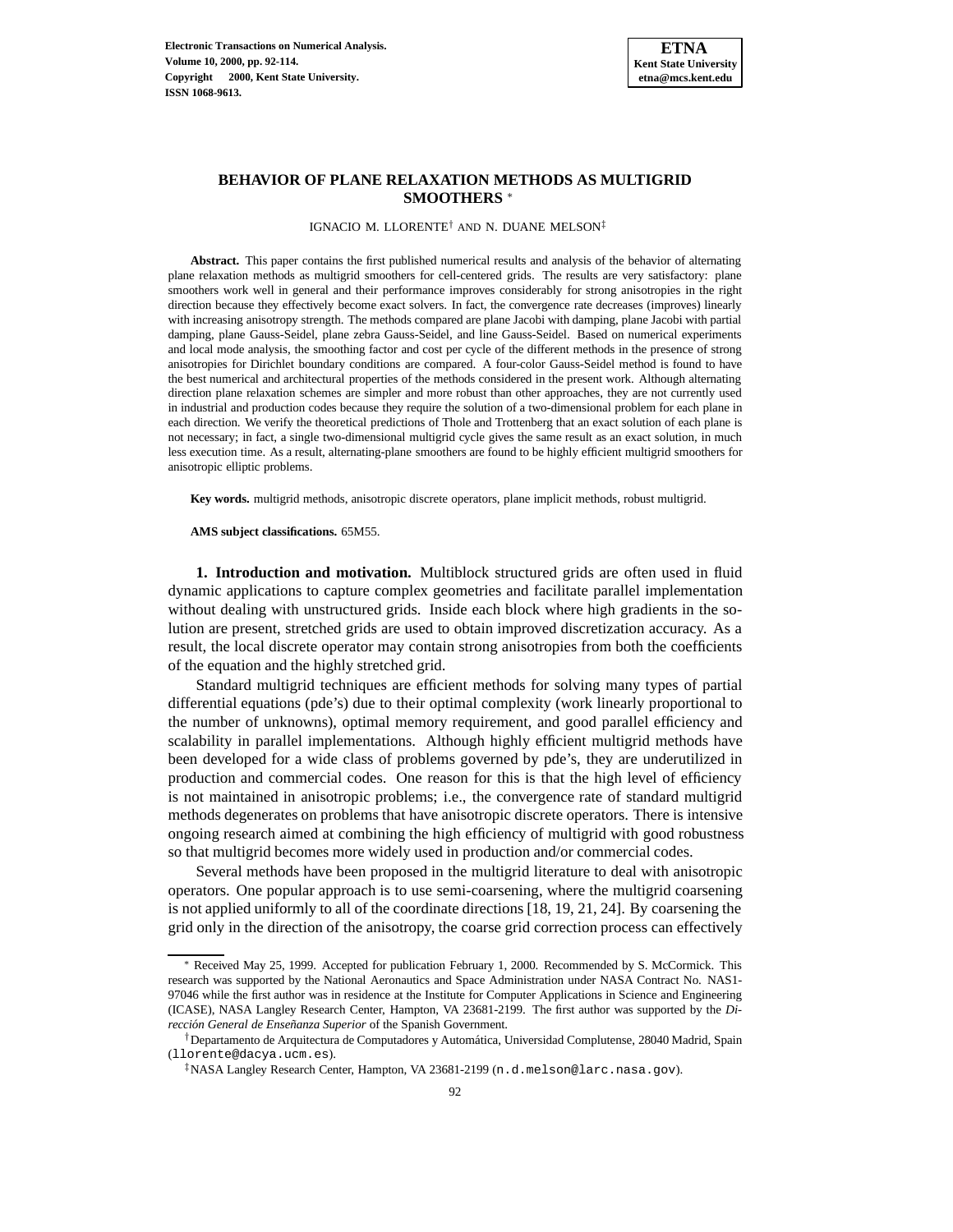approximate and correct the error left by point relaxation.

Another approach for dealing with anisotropic problems is to develop and use multigrid block smoothers which can eliminate all high frequency errors in the presence of strong anisotropies [20, 23]. Other intermediate alternatives that combine implicit point, line or plane relaxation with partial and/or full coarsening have been presented in the multigrid literature [16, 5, 4, 28]. A comparison between the alternatives is difficult because there are many performance parameters involved that result in a great variety of numerical and architectural properties. We do not find one method always better than the others; rather, we find that each one can be optimum in certain situations. See ref. [12] for additional information about robust alternatives to deal with anisotropic discrete operators.

For rectangular global domains, global definitions of lines and/or planes exist that span the entire domain. Therefore, semicoarsening combined with block smoothing and full coarsening combined with alternating-plane smoothing can be applied to deal with anisotropies. Both alternatives present similar convergence rates for weak anisotropies. However, the alternating-plane smoothing process becomes an exact solver for strong anisotropies where the convergence factor tends to zero, as will be shown in this paper.

On the other hand, for the complex multiblock grids that are often used in computational fluid dynamics (CFD), the union of the subdomains does not result in a logically rectangular global domain. Therefore, global definitions of lines and/or planes do not exist and semicoarsening cannot be readily applied. Plane-implicit smoothers can still be applied but only within the current block.

The objective of this work is to study the behavior of traditional plane relaxation methods as smoothers for the multigrid solution using full coarsening of these discrete anisotropic operators. The model problem under study is the solution of the anisotropic elliptic model equation on a cell-centered grid, described in section 2, by a *full approximation scheme* (FAS) [2, 17, 26], described in section 3. This multigrid method is more involved than the simpler correction scheme, but can be applied to solve nonlinear equations.

Plane smoothers are considered in the multigrid literature to have poor numerical and parallel properties because of the expensive and parallel-inefficient solution of a large number of two-dimensional (2-D) problems. However, we demonstrate in section 4 that an exact solution of the planes is not needed and that one 2-D multigrid cycle is sufficient, which considerably reduces the execution time of a three-dimensional (3-D) smoothing sweep. This is similar to the result shown in [23] by Thole and Trottenberg for vertex-centered grids. Other authors have also used plane implicit methods as multigrid smoothers with approximated solutions for the planes; for example, a preconditioned GMRES method is used as the plane solver in [20] by Oosterlee.

On the other hand, the solution of each plane by a 2-D multigrid cycle involves the solution of a very large number of tridiagonal systems of equations (in a general case, band structured with constant bandwidth). This is not a problem in a sequential setting because very efficient band solvers exist. A single multigrid cycle could also be used as a 1-D solver. However, in a fine-grain parallel setting, the tridiagonal systems may be distributed across many processors, which leads to a high volume of interprocessor communication. The improvement of the parallel efficiency of tridiagonal solvers has been a focus of intensive research in the last few years, see for example [7, 6, 1, 15, 10].

Section 5 presents analytical formulae for the smoothing factors of some plane relaxation smoothers with periodic and Dirichlet boundary conditions. The analytical expressions are verified with several numerical experiments with Dirichlet boundary conditions and cellcentered grids. The formulae provide an accurate prediction of the numerical results. The dependence of the convergence rate on the strength of the anisotropy for the model problem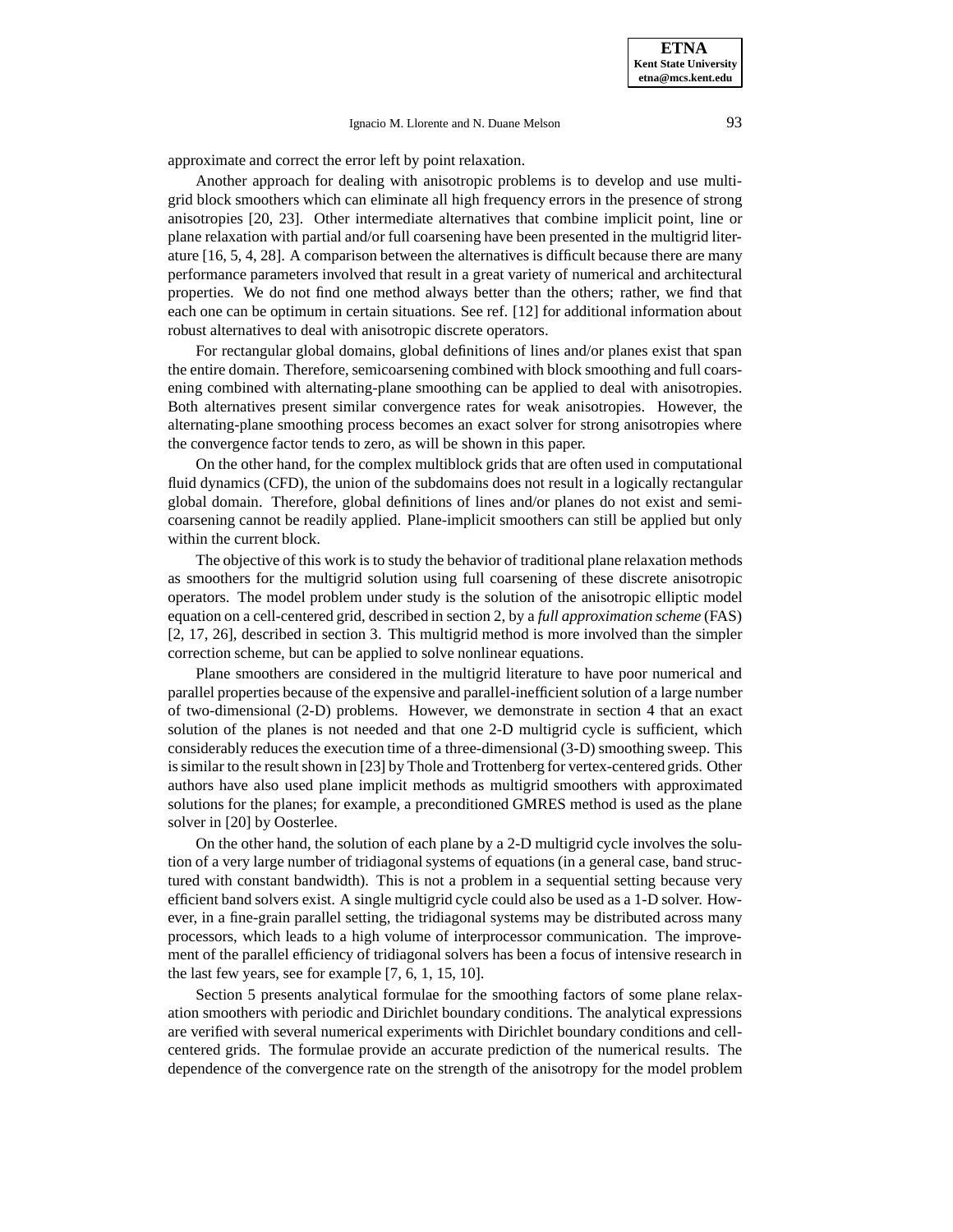on vertex-centered grids has been previously studied for the 2-D case, for example by Wesseling [26], and observed for the 3-D case with zebra Gauss-Seidel by Thole and Trottenberg [23].

Section 6 compares the plane smoothers, not considering the convergence rate per cycle but the convergence rate per work unit in order to include the work per cycle and the architectural properties of the smoothers in the study. The numerical results show that zebra Gauss-Seidel does not perform as well as expected; in fact, the standard (lexicographic order) Gauss-Seidel method obtains better convergence rates. This seems to contradict the results presented by Thole and Trottenberg in ref. [23] and by Yavneh in ref. [27] for vertex-centered grids. However, the deterioration of the smoothing factor of Gauss-Seidel with odd-even ordering on cell-centered grids has been reported previously by Gjesdal [8] for the 2-D case.

Grid stretching is commonly used in CFD grid generation to pack points in regions with large solution gradients while avoiding an excess of points in more benign regions. Stretching causes the strength of the anisotropies to be different in each cell. Section 7 studies the performance of alternating-direction plane methods as robust smoothers for these problems.

**2. The model problem.** Consider the following anisotropic elliptic partial differential equation:

(2.1) 
$$
a\frac{\partial^2 u(x,y,z)}{\partial x^2} + b\frac{\partial^2 u(x,y,z)}{\partial y^2} + c\frac{\partial^2 u(x,y,z)}{\partial z^2} = f(x,y,z).
$$

where  $a, b$ , and c are constants. This anisotropic Poisson-like equation is solved on a 3-D rectangular domain  $\Omega \subset \mathbb{R}^3$  with some suitable boundary conditions.

In cell-centered finite volume discretizations, the domain  $\Omega$  is divided into cells and the conserved quantities are stored at the centers of these cells. Cell-centered grids have been widely used in CFD for the finite volume solution of the incompressible and compressible Navier-Stokes equations. We focus our attention to cell-centered grids because our goal is to study the behavior of the smoothers in a CFD setting.

The following difference equations (normalized by the z-direction coefficient), involving algebraic relationships between grid points, are obtained via a discretization of Eq. (2.1) on a uniform cell-centered computational grid by a finite volume technique:

(2.2) 
$$
\epsilon_1 (u_{i-1,j,k} - 2u_{i,j,k} + u_{i+1,j,k}) +
$$

$$
\epsilon_2 (u_{i,j-1,k} - 2u_{i,j,k} + u_{i,j+1,k}) +
$$

$$
(u_{i,j,k-1} - 2u_{i,j,k} + u_{i,j,k+1}) = f'_{i,j,k}
$$

where  $i = 1, ..., n_1, j = 1, ..., n_2, k = 1, ..., n_3, u_{i,j,k}$  and  $f_{i,j,k}$  are the respective scaled discrete approximations to  $u(x, y, z)$  and  $f(x, y, z)$  on cell  $(i - \frac{1}{2}, j - \frac{1}{2}, k - \frac{1}{2})$ , and  $\epsilon_1$  and  $\epsilon_2$  are the strengths of the anisotropies determined by the coefficients in Eq. (2.1) and the mesh ratios  $hx, hy$  and  $hz$  used in the discretization.

The experimental convergence factors presented in the paper have been obtained for a homogeneous problem with right-hand side  $f(x, y, z)=0$ , boundary condition  $u(x, y, z) =$ 0 and starting with a random initial guess.

The structured grids used in the present work allow a relatively easy sequential and parallel implementation using, for example, distribution strategies supported by the current versions of High Performance Fortran (HPF). Furthermore, parallel implementation and cache memory exploitation is possible due to the regular data structures in the structured grids.

If we consider the relative size of the resulting terms in the three coordinate directions, we see that there are several possible scenarios for a given cell: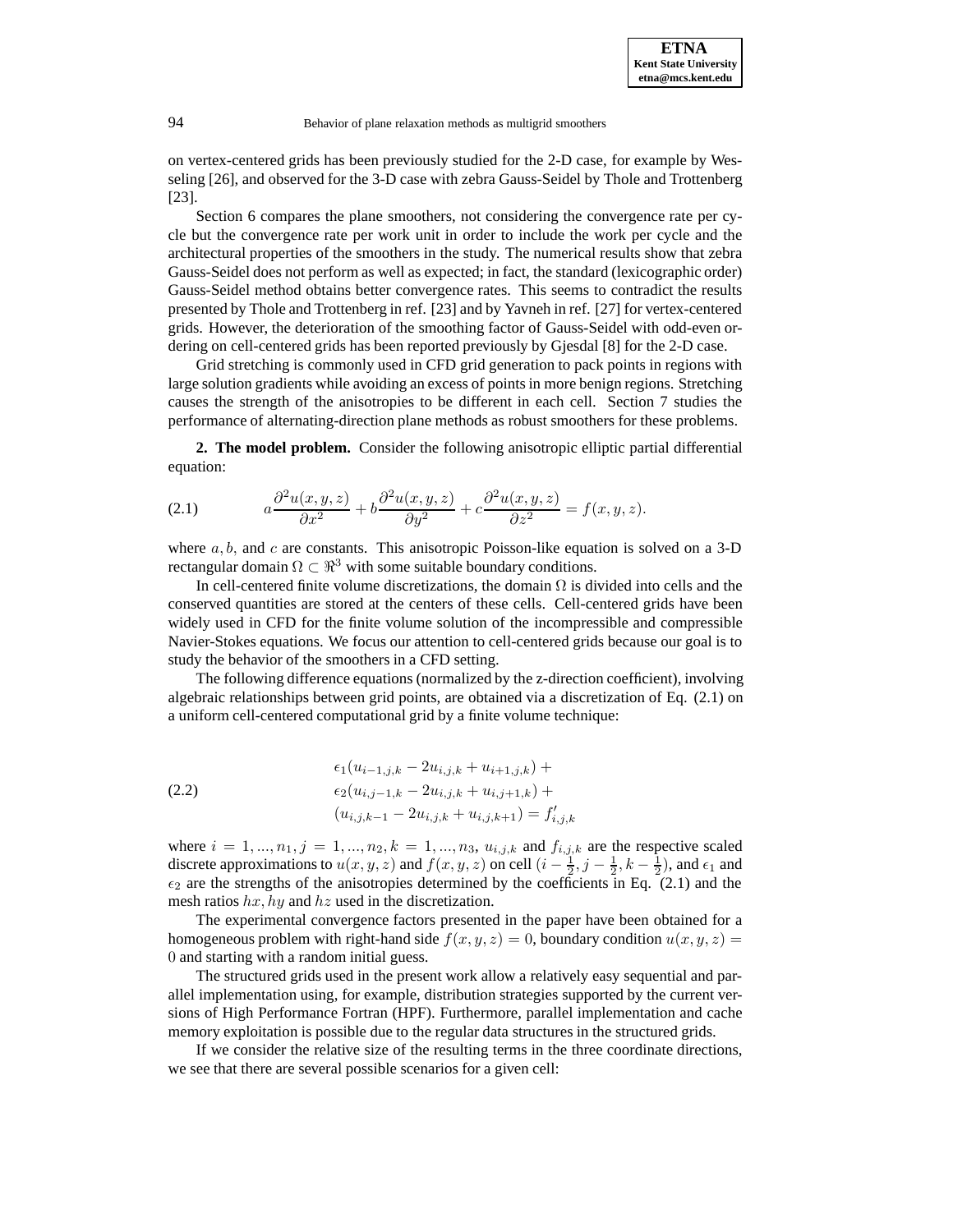Ignacio M. Llorente and N. Duane Melson 95

**ETNA Kent State University etna@mcs.kent.edu**

- all three terms are relatively equal (isotropic with no directions dominant)
- one term is relatively larger than the other two terms (anisotropic with one direction dominant)
- two terms are relatively larger than the third term (anisotropic with two directions dominant)

**3. Robust multigrid methods.** The multigrid technique has many important advantages from the computational point of view. A well designed multigrid method has a computational complexity of  $O(N)$ , where N is the number of equations in the system, to achieve a numerical solution to the level of truncation error [2, 3, 17, 26]. Moreover, these multigrid methods offer very good parallel efficiencies and scalability on parallel computers [11, 13, 14].

In cell-centered coarsening, a coarse grid is typically obtained by taking unions of fine grid cells. Consequently, by applying cell-centered coarsening, a sequence  $\Omega^l$  for  $l = 1, 2, ..., L$ of increasingly coarser grids is obtained. We used volume weighted summation for the restriction operator  $R$  (steps 3 and 4). Trilinear interpolation in the computational space was used for the prolongation operator  $P$  (step 7). It is convenient to write (and program) a scheme in delta form where the scheme is written as a steady-state residual plus a delta or update at any point previously updated in the given iteration sweep. The advantage of treating a scheme in delta form is that it is easier to tell what values are 'new' and 'old' which makes the code easier to change and/or debug. The biggest disadvantage of the delta form is that it may be computationally less efficient.

The following iterative algorithm represents an FAS V( $\gamma_1, \gamma_2$ )-cycle to solve the system  $Lu = f$  where  $\Omega^1 = \Omega$ .

 $u \leftarrow \text{FAS}(L, u, f)$ :

step 1: Application of  $\gamma_1$  sweeps of the smoothing method on  $L^1u^1 = f^1$ 

RESTRICTION PART for  $l = 2$  to L step 2: Computation of residual  $r^{l-1} = f^{l-1} - L^{l-1}u^{l-1}$ step 3: Restriction of residual  $r^l = R^{l-1}r^{l-1}$ step 4: Restriction of current approximation  $u_{old}^l = R^{l-1}u^{l-1}$ step 5: Computation of right-hand side  $f^l = r^l + L^l u_{old}^l$ step 6: Application of  $\gamma_1$  sweeps of the smoothing method on  $L^l u^l = f^l$ 

PROLONGATION PART for  $l = L-1$  to 1 step 7: Correction of current approximation  $u^l = u^l - P^l(u^{l+1} - u_{old}^{l+1})$ step 8: Application of  $\gamma_2$  sweeps of the smoothing method on  $L^l u^l = f^l$ 

Plane-implicit smoothers (steps 6 and 8) require the solution of a large number of 2-D boundary value problems (Fig. 1). For example, an (*x*,*y*)-plane smoother requires the solution of  $n_3$  problems  $(K = 1, ..., n_3)$  given by

$$
\epsilon_1(u_{i-1,j,K} - 2u_{i,j,K} + u_{i+1,j,K}) +
$$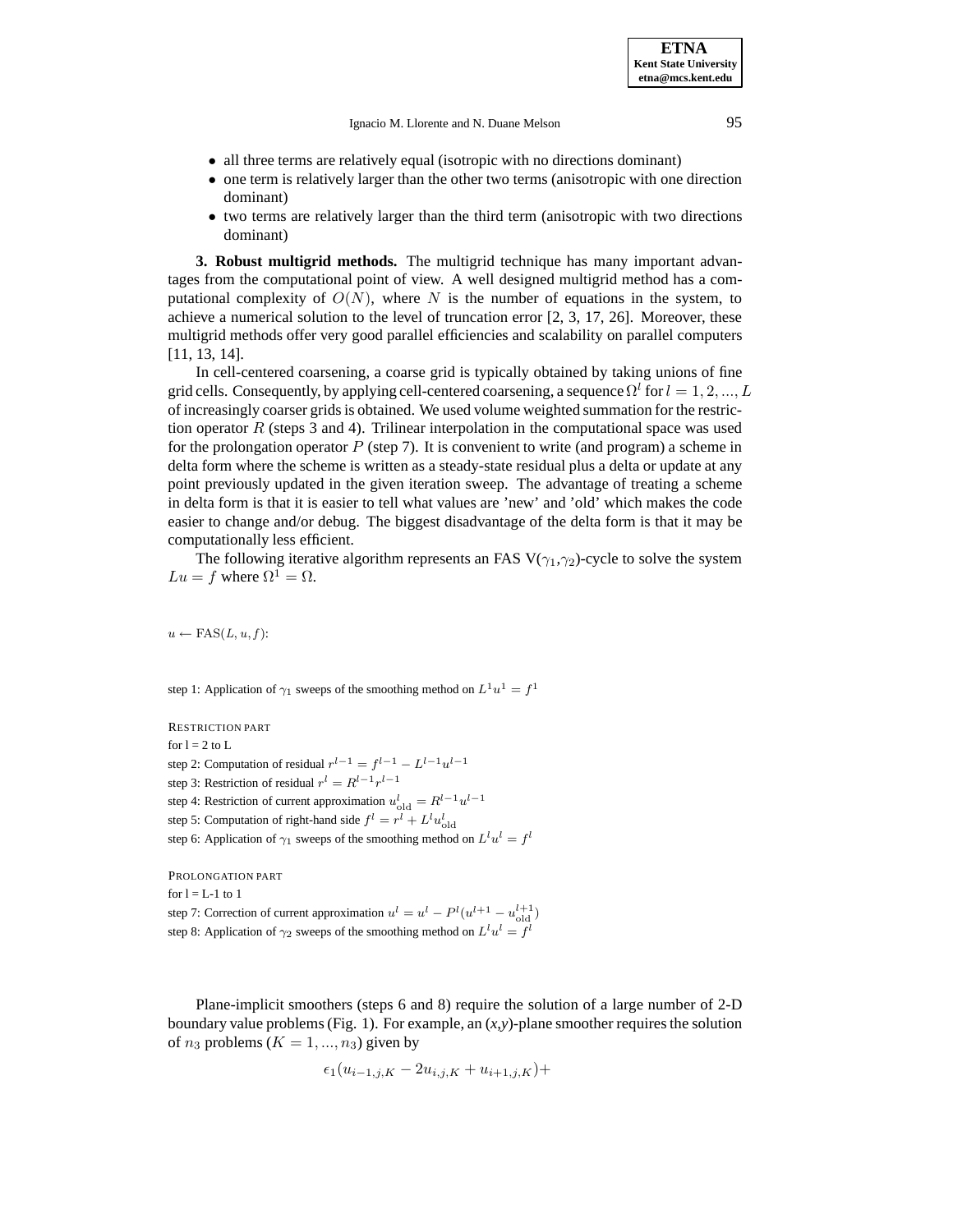

FIG. 1. *Alternating-plane implicit smoother.*

$$
\epsilon_2(u_{i,j-1,K} - 2u_{i,j,K} + u_{i,j+1,K}) +
$$
  

$$
(-2u_{i,j,K}) = f_{i,j,K}^{2-D}
$$
  

$$
i = 1, ..., n_1, j = 1, ..., n_2
$$

where  $f_{i,j,K}^{2-D}$  depends on the relaxation method. The resulting 2-D problems are more favorable because the systems may have more diagonal dominance than the original 3-D system. The 2-D problems can also be solved efficiently by using 2-D FAS cycles (section 4).

Notice that the grids visited in the 2-D coarsening are different from the grids used for the 3-D multigrid. Therefore, the grid metrics for the grid hierarchy to solve the planes does not correspond to the grid metrics for the 3-D grid hierarchy. To precompute all the metrics for the 2-D grid hierarchy would significantly increase the memory requirements of the multigrid code. In fact, the required memory for a 3-D cycle with a pointwise smoother grows in proportion to  $\frac{8}{7}N$ , but, to precalculate all the metrics of a planewise smoother, it would grow as  $\frac{4}{3}N$ , which is about 52% larger.

Due to the considerable improvement of convergence rate achieved by multigrid methods, the solution of pde's is moving from *time-critical applications* to *accuracy-critical applications*[14]. In these kinds of applications, memory usage is the limiting factor for solving larger problems. Savings in computing time are just used to solve even larger problems. Consequently, it is important to maintain the memory requirements of pointwise smoothers when implementing planewise smoothers. Therefore, the present scheme is coded using just one 2- D multigrid data structure and recomputing each 2-D system of equations every time a plane is visited. This implementation maintains the memory requirements of the original pointwise 3-D multigrid cycle, but increases the execution time. However, because the memory requirements are the same, the performance of the plane smoother can be more accurately compared with the performance of point and line smoothers. This implementation alternative also improves the data locality (temporal and spatial) of the algorithm because the same 2-D multigrid structure is used to solve each plane. The temporal locality is improved because the 2-D data structure fits in cache and the program uses the same data storage addresses when solving each of the planes. The spatial locality of the data is improved in this implementation because data are contiguously stored in memory, whereas the use of a global 2-D multigrid hierarchy to store all planes would present different memory access strides depending on the orientation of the plane.

**4. The inner 2-D multigrid solver.** Although plane relaxation is simpler and more robust than a semicoarsening approach, it has not been widely applied in practical situations because it requires the solution of a 2-D problem for each plane in each smoothing sweep. However, an exact solution for the 2-D problems is not needed. We show that an approx-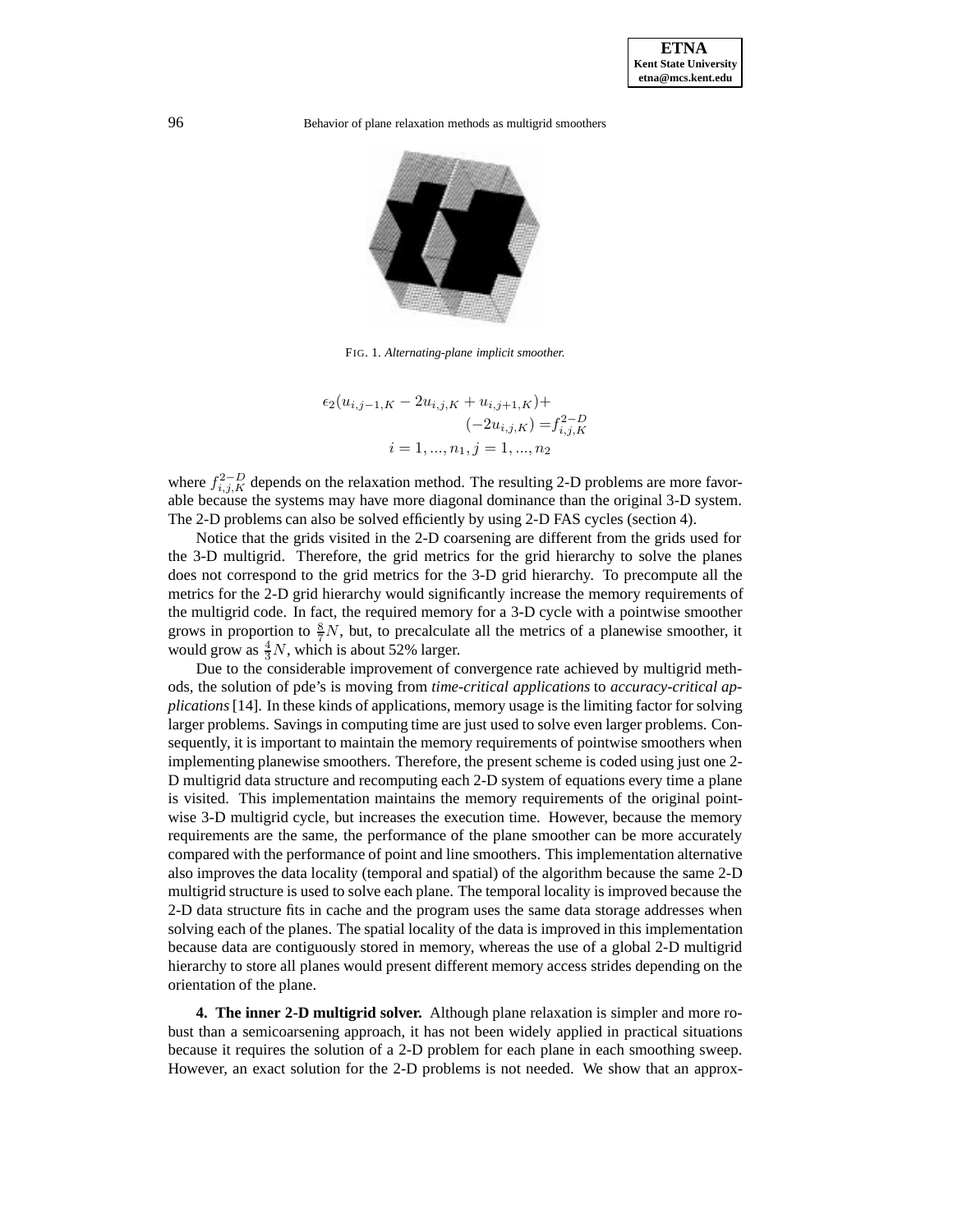imate solution is sufficient and can be obtained by applying just one 2-D multigrid cycle. This behavior has been also reported by Thole and Trottenberg [23] and by Oosterlee [20] for vertex-centered grids. Here we study this behaviour in cell-centered grids in a little depth.

Table 4.1 compares the experimental 3-D convergence rates for just one 2-D cycle in each plane using two cycling strategies  $(V(1,0)$  and  $V(1,1))$  and for a 2-D "exact" solver (four 2-D  $V(2,1)$ -cycles). The results are very interesting. Using a single 2-D  $V(1,1)$ -cycle, we obtain essentially the same convergence factors as with the "exact" solver, but with significantly less computational work.

The amplification factor of a 2-D multigrid cycle can be approximated by the smoothing analysis of the relaxation scheme. Observe that we require a line relaxation smoother for the 2-D cycles because there may be an anisotropy in each plane; for example, to solve the  $(x,y)$ -planes we need a *y*-line smoother when  $\epsilon_1 \leq \epsilon_2$  and an *x*-line smoother otherwise. (For robustness in the general variable coefficient case, where  $\epsilon_1 \leq \epsilon_2$  in part of the plane and  $\epsilon_1 \geq \epsilon_2$  in part of the plane, an alternating line scheme can be used.)

|              |                 | Cycling strategies of the 2-D cycle |                                 |                      |  |  |  |  |
|--------------|-----------------|-------------------------------------|---------------------------------|----------------------|--|--|--|--|
| $\epsilon_1$ | $\epsilon_2$    | V(1,0)                              | V(1,1)                          | Exact                |  |  |  |  |
|              |                 | 0.45                                | 0.34                            | 0.34                 |  |  |  |  |
|              | 10 <sup>2</sup> | 0.27                                | 0.25                            | 0.25                 |  |  |  |  |
|              | 10 <sup>4</sup> | $1.8 \times 10^{-2}$                | $\overline{1.0 \times 10^{-2}}$ | $1.0 \times 10^{-2}$ |  |  |  |  |
|              | 10°             | $1.9 \times 10^{-4}$                | $1.0 \times 10^{-4}$            | $1.0 \times 10^{-4}$ |  |  |  |  |
|              | 10 <sup>8</sup> | $1.9 \times 10^{-6}$                | $1.0 \times 10^{-6}$            | $1.0 \times 10^{-6}$ |  |  |  |  |
| TABLE 4.1    |                 |                                     |                                 |                      |  |  |  |  |

*Computational convergence factors,*  $\rho_e$ , of one 3-D V(1,0)-cycle with (x,y)-plane Gauss-Seidel for different  $\epsilon_2$ *and*  $\epsilon_1 = 1$  *solving the planes with one 2-D V(1,0)-cycle, one 2-D V(1,1)-cycle, and an "exact" solver (four 2-D V(2,1)-cycles).*

The behavior of the approximated smoothing method can be analyzed as a perturbation of the exact method. When  $\gamma_{2-D}$  multigrid cycles with an amplification factor of  $\bar{p}_{2-D}$  are used to solve each plane, the smoothing factor,  $\overline{\rho}_a$ , of a plane relaxation smoother can be approximated by

(4.1) 
$$
\overline{\rho}_a \approx \overline{\rho} + (\overline{\rho}_{2-D})^{\gamma_{2-D}},
$$

where  $\overline{\rho}$  is the smoothing factor of the plane smoother with an exact 2-D solver.

The smoothing factor of a 2-D line relaxation method is quite similar to its corresponding 3-D plane version ( $\overline{\rho} \approx \overline{\rho}_{2-D}$ )[12]. Consequently, if we use the same block relaxation method in 2-D and 3-D cycles, the 3-D smoothing factor with one 2-D  $V(1,0)$ -cycle is given by

$$
\overline{\rho}_a \approx \overline{\rho} + (\overline{\rho}_{2-D}) \approx 2\overline{\rho},
$$

and with one 2-D  $V(1,1)$ -cycle it could be approximated by

$$
\overline{\rho}_a \approx \overline{\rho} + (\overline{\rho}_{2-D})^2 \approx \overline{\rho}.
$$

Observe that the decrease of the convergence rate for strong anisotropies is also present in the 2-D smoother because  $\epsilon_1$  remains fixed and  $\epsilon_2$  increases, so the 2-D problem solved in each plane is also anisotropic. However, if both anisotropy values are increased together, the 3-D problem is anisotropic. The 2-D problem does not present an anisotropy, and so the convergence rate of the 2-D problem remains fixed, becoming the dominant term in (4.1):

$$
\overline{\rho}_a \approx \overline{\rho} + (\overline{\rho}_{2-D})^{\gamma_{2-D}} \approx \overline{\rho}_{2-D}^{\gamma_{2-D}}.
$$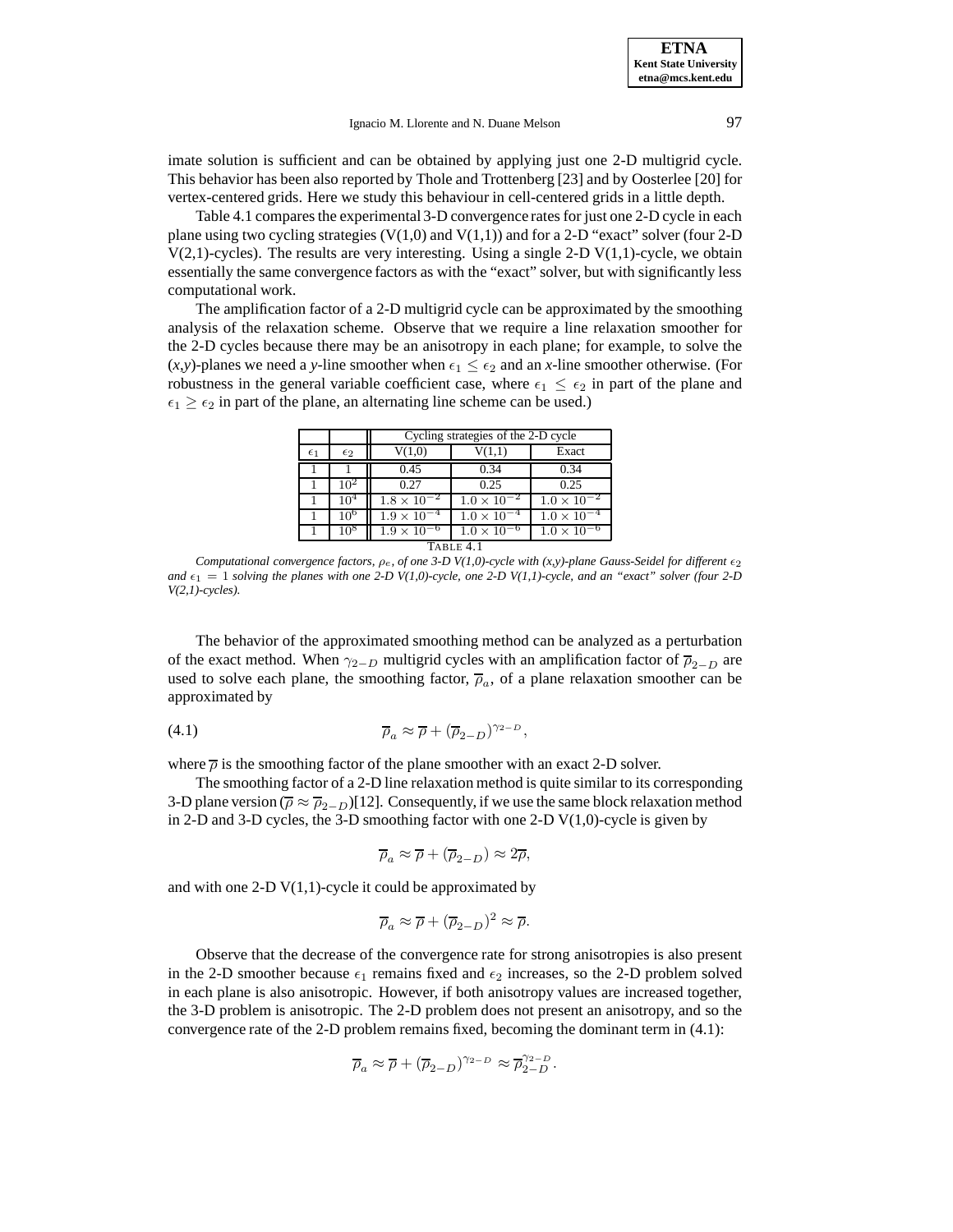98 Behavior of plane relaxation methods as multigrid smoothers

|                 |                 | Cycling strategies of the 2-D cycle |        |                      |  |  |  |
|-----------------|-----------------|-------------------------------------|--------|----------------------|--|--|--|
| $\epsilon_1$    | $\epsilon_2$    | V(1,0)                              | V(1,1) | Exact                |  |  |  |
|                 |                 | 0.45                                | 0.34   | 0.34                 |  |  |  |
| $10^{2}$        | $10^2$          | 0.31                                | 0.14   | 0.20                 |  |  |  |
| 10 <sup>4</sup> | 10 <sup>4</sup> | 0.34                                | 0.12   | $5.0 \times 10^{-3}$ |  |  |  |
| 10 <sup>6</sup> | 106             | 0.34                                | 0.12   | $5.1 \times 10^{-5}$ |  |  |  |
| 10*             | 10 <sup>8</sup> | 0.34                                | 0.12   | $5.1 \times 10^{-7}$ |  |  |  |
| $T$ ABLE 4.2    |                 |                                     |        |                      |  |  |  |

*Computational convergence factors,* ρe*, of one 3-D V(1,0)-cycle with (x,y)-plane Gauss-Seidel for different*  $\epsilon_2$  and  $\epsilon_1$  solving the planes with one 2-D V(1,0)-cycle, one 2-D V(1,1)-cycle, and an "exact" solver (four 2-D *V(2,1)-cycles).*



FIG. 2. *Residual versus work units for 3-D V(2,1)-cycles to solve four anisotropic equations on a 32*×*32*×*32 uniform grid with the following five smoothers: point-wise Gauss-Seidel (rhombus), y-line Gauss-Seidel (plus), (x,y) plane Gauss-Seidel with "exact" solver (four 2-D V(2,1)-cycles) in each plane (square), (x,y)-plane Gauss-Seidel with one 2-D V(1,1)-cycle in each plane (little "x"), and (x,y)-plane Gauss-Seidel with one 2-D V(1,0)-cycle in each plane (triangle). The smoother used in the 2-D cycles is y-line Gauss-Seidel. Each symbol represents a 3-D cycle in order to compare the complexity of the cycles of different smoothers.*

This behavior is illustrated by Table 4.2. These results may suggest that the "exact" solver outperforms the approximate solver when both anisotropies are strong. However, we must take into account that one smoothing sweep with the "exact" solver is considerably more expensive than a smoothing sweep with an approximate solver, and so the overall efficiency can be better for the approximate method.

Fig. 2 shows the residual versus work units for  $3-D$  V(2,1)-cycles to solve four anisotropic equations on a  $32\times32\times32$  uniform grid with five smoothers:

- point-wise Gauss-Seidel (rhombus)
- *y*-line Gauss-Seidel (plus)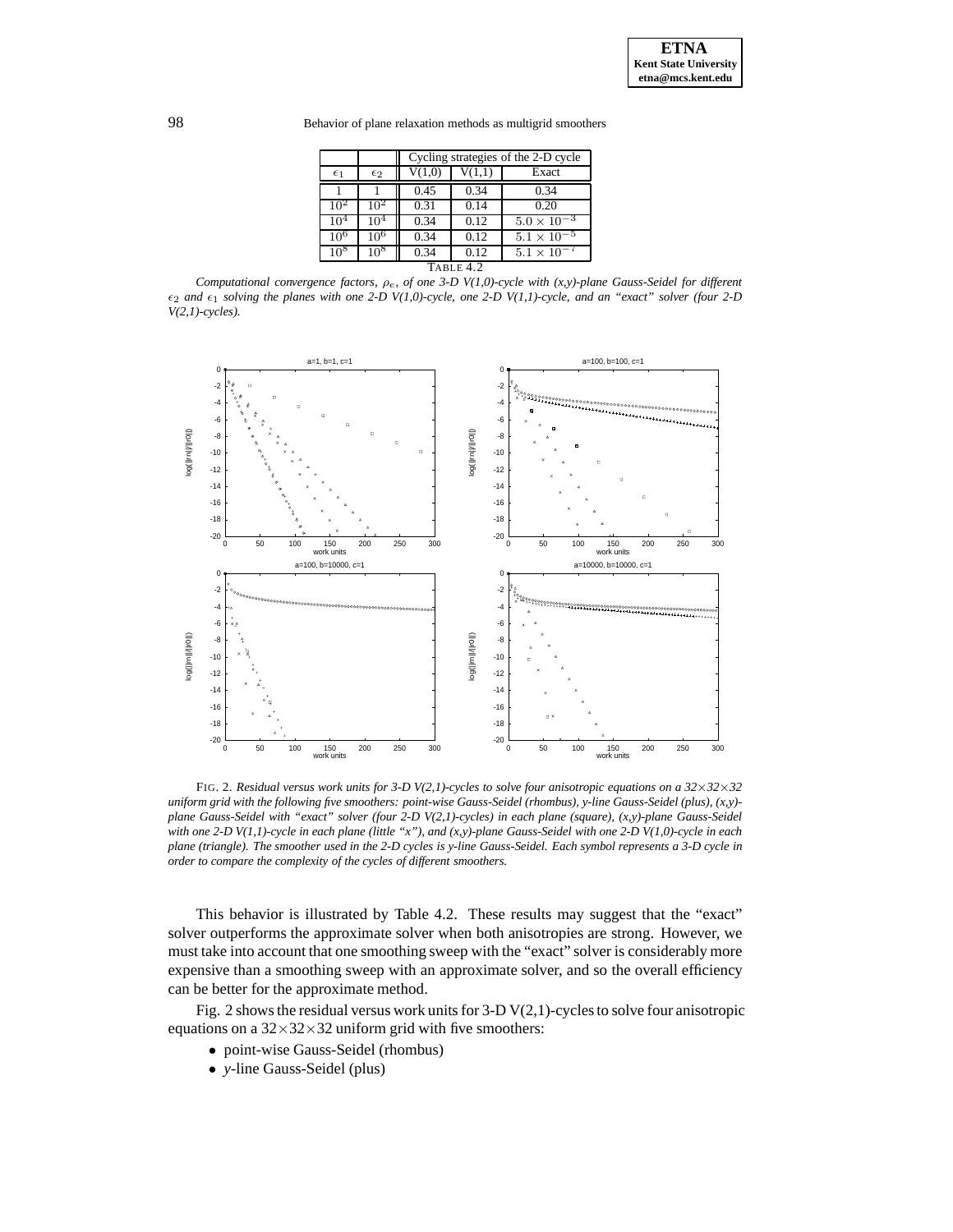Ignacio M. Llorente and N. Duane Melson 99

- (*x,y*)-plane Gauss-Seidel with "exact" solver in each plane (square)
- $(x, y)$ -plane Gauss-Seidel with one 2-D V $(1, 1)$ -cycle in each plane (little "x")
- $(x, y)$ -plane Gauss-Seidel with one 2-D V $(1, 0)$ -cycle in each plane (triangle)

These results allow a comparison of the performance of the plane approximate solvers with that of the plane "exact" solvers and with the behaviors of point and line smoothers. The smoother used in the 2-D cycles to solve the planes is *y*-line Gauss-Seidel. Each symbol is drawn at the completion of a 3-D multigrid cycle to compare the computational complexity of the cycles corresponding to different smoothers. Here a work unit is conservatively defined as the computer time consumed in a residual computation on the finest grid. The time needed to perform one pointwise iteration on the finest grid is about two work units.

As indicated in Fig. 2, the approximate plane solution version with one 2-D  $V(1,1)$ -cycle (little "x") is more efficient than the approximate version with one  $V(1,0)$ -cycle (triangle) and the "exact" version (square). Even when the 2-D problem solved in each plane is isotropic and the remaining direction is effectively decoupled ( $a = b = 10000$ ,  $c = 1$ ), it is not worth using the "exact" solver because each 3-D cycle consumes too much time. The behavior of the plane smoother for strong anisotropies is very good. The residual reduction per work unit or cycle increases as the anisotropy gets stronger. The two graphics at the bottom of the figure show similar residual reductions per work unit. In fact, when  $\epsilon_2 = 10^4$ , the solution is achieved to the level of truncation error in just two 3-D cycles (about 50 work units).

It is illustrative to study the behavior of point and line Gauss-Seidel for these cases. Both smoothers exhibit similar performance for the isotropic problem. The work per cycle is slightly greater in the line version; however, the asymptotic convergence rate of the line version is 1.42 times lower (better). The plane smoother, on the other hand, exhibits a less efficient behavior for the isotropic case. The convergence rate of the plane smoother is twice as slow as that of the point smoother. The plane smoother reduces the error more per multigrid cycle than the line smoother does, but its operation count is so much higher that it ends up being slower (for the isotropic case). The computer program used to generate the present results is not fully optimized. It was coded to deal with many different methods and situations, so the plane smoothers results may improve some with coding practice.

As was expected, the point smoother gives very poor convergence rates for aniso-tropic problems. However, the line smoother performance is very fast when  $\epsilon_2 \gg \epsilon_1$ , as will be demonstrated in section 5.5. This is because a single direction dominates the solution in this case.

**5. Smoothing factors of plane relaxation methods.** Fig. 2 shows an improvement of the smoothing properties of the plane relaxation methods with increasing anisotropy strength. After a brief description of the Fourier smoothing analysis, details of this behavior are given.

A simple and convenient tool to study the smoothing properties of a relaxation method is Fourier smoothing analysis. The results of this analysis give a measure of the quality of a numerical method. Fourier smoothing analysis does not consider the intergrid transfer process and the discrepancy between the coarse grid and fine grid discrete approximations of the operator, so the actual numerical performance can vary slightly from the predicted performance. To obtain a more accurate prediction, a two-level analysis, which takes into account the operations and discrepancies between levels, must be applied. Results of Fourier analysis can be found in the literature; for further examples, see refs. [22, 25, 26] for the 2-D case and ref. [27] for the 3-D case.

In spite of the fact that Fourier analysis gives the same results for vertex-centered and cell-centered grids, we have noticed differences between them with zebra plane Gauss-Seidel in our numerical experiments. We show how the lexicographic order performs significantly better than the zebra ordering. These differences have also been reported by Gjesdal [8] for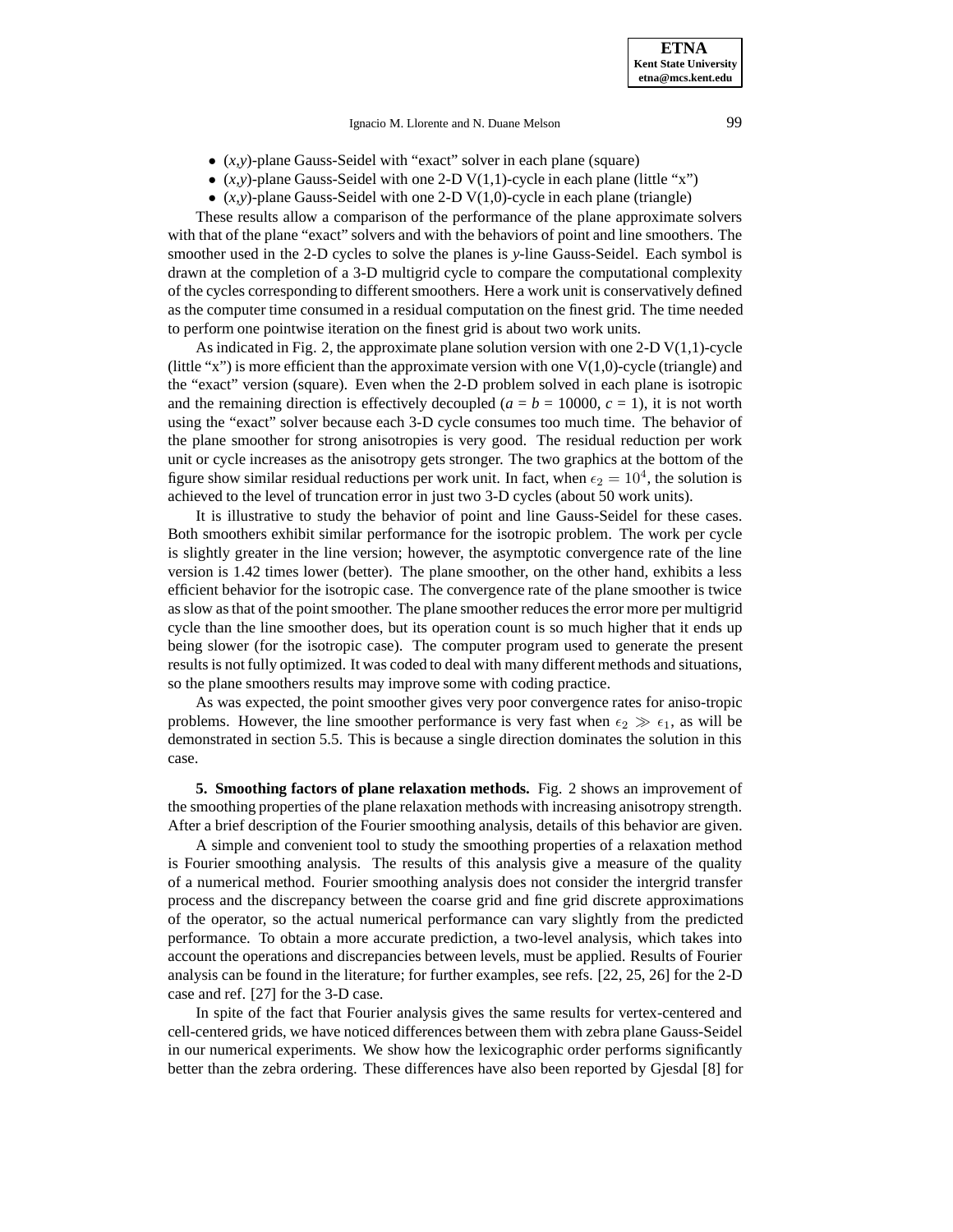100 Behavior of plane relaxation methods as multigrid smoothers

the 2-D case. They may be caused by the coarse grid correction and may be reflected in a two-level analysis.

The methodology and notations followed in this section are similar to those used by Wesseling [26]. Only the results of the analysis are presented; a more detailed study can be found in ref. [12]. The finest grid used in the numerical experiments of this section has 32 points in each direction, and all levels in the grid hierarchy are visited during a cycle. The asymptotic convergence rate monitored in the numerical tests is the asymptotic rate of reduction of the  $L_2$  norm of the residual function per V(1,0)-cycle for the homogeneous problem.

**5.1. The plane Jacobi method with damping.** Assume  $n_1 = n_2 = n_3 = n$  and  $\epsilon_1 \leq \epsilon_2$ , so the optimum value of the damping parameter, for minimizing the smoothing factor of the  $(x,y)$ -plane Jacobi method applied to Eq.  $(2.2)$  is given by

(5.1) 
$$
\omega = \frac{2 + 2\epsilon_1}{2 + 3\epsilon_1}.
$$

With this optimum damping parameter, we have

$$
\overline{\rho} = \frac{2 + \epsilon_1}{2 + 3\epsilon_1}.
$$

If  $\epsilon_1 < 1$ , the optimum smoothing factor tends to 1; for example,  $\overline{\rho} = .99$  for  $\epsilon_1 = 10^{-2}$ . ← Is this correct? Should it be "When  $\epsilon_1 \rightarrow 0$ , the smooth-Therefore, in such cases  $(x,y)$ -plane relaxation is not a good smoother for our problem and we should use (*x*,*z*)-plane relaxation.

On the other hand, for  $\epsilon_1 \geq 1$ , the optimum value of  $\omega$  depends slightly on  $\epsilon_1$ ; we have ing...  $\frac{4}{5} \ge \omega \ge \frac{2}{3}$  and  $\frac{3}{5} \ge \overline{\rho} \ge \frac{1}{3}$ .

For  $\omega$  lower than the optimum, the smoothing factor is given by

(5.3) 
$$
\overline{\rho} = 1 - \frac{\omega \epsilon_1}{1 + \epsilon_1},
$$

and for  $\omega$  greater than the optimum,

$$
\overline{\rho} = |1 - 2\omega|.
$$

We exclude from analysis the Fourier modes with  $\theta_{\alpha} = 0$ . To do this, we let  $\varphi = \frac{2\pi}{n}$ and consider *n* large enough to approximate  $(1 - \cos \varphi)$  by  $\frac{2\pi^2}{n^2}$ . We obtain the following optimum damping parameter (always considering  $\epsilon_1 \leq \epsilon_2$ ):

(5.5) 
$$
\omega = 2 \left( \frac{\epsilon_1 + \epsilon_2 \frac{2\pi^2}{n^2} + \frac{2\pi^2}{n^2}}{1 + \epsilon_1 + \epsilon_2 \frac{2\pi^2}{n^2}} + \frac{2 + \epsilon_1 \frac{2\pi^2}{n^2} + \epsilon_2 \frac{2\pi^2}{n^2}}{1 + \epsilon_1 \frac{2\pi^2}{n^2} + \epsilon_2 \frac{2\pi^2}{n^2}} \right)^{-1},
$$

and the corresponding smoothing factor:

$$
\rho_D = \frac{\frac{\epsilon_1 + \epsilon_2 \frac{2\pi^2}{n^2} + \frac{2\pi^2}{n^2}}{1 + \epsilon_1 \frac{2\pi^2}{n^2}} - \frac{2 + \epsilon_1 \frac{2\pi^2}{n^2} + \epsilon_2 \frac{2\pi^2}{n^2}}{1 + \epsilon_1 \frac{2\pi^2}{n^2} + \epsilon_2 \frac{2\pi^2}{n^2}}}{\frac{\epsilon_1 + \epsilon_2 \frac{2\pi^2}{n^2} + \frac{2\pi^2}{n^2}}{1 + \epsilon_1 \frac{2\pi^2}{n^2}} + \frac{2 + \epsilon_1 \frac{2\pi^2}{n^2} + \epsilon_2 \frac{2\pi^2}{n^2}}{1 + \epsilon_1 \frac{2\pi^2}{n^2} + \epsilon_2 \frac{2\pi^2}{n^2}}}
$$

If  $n \gg \epsilon_1, \epsilon_2$ , the previous optimum damping and smoothing factors approach Eq. (5.1) and Eq. (5.2), respectively. Otherwise, the optimum damping parameter (5.5) approaches 1 and the optimum amplification factor (5.6) approaches 0 as  $O(\frac{1}{\epsilon_1})$  if  $n \ll \epsilon_1$ , or as  $O(\frac{1}{\epsilon_2})$  if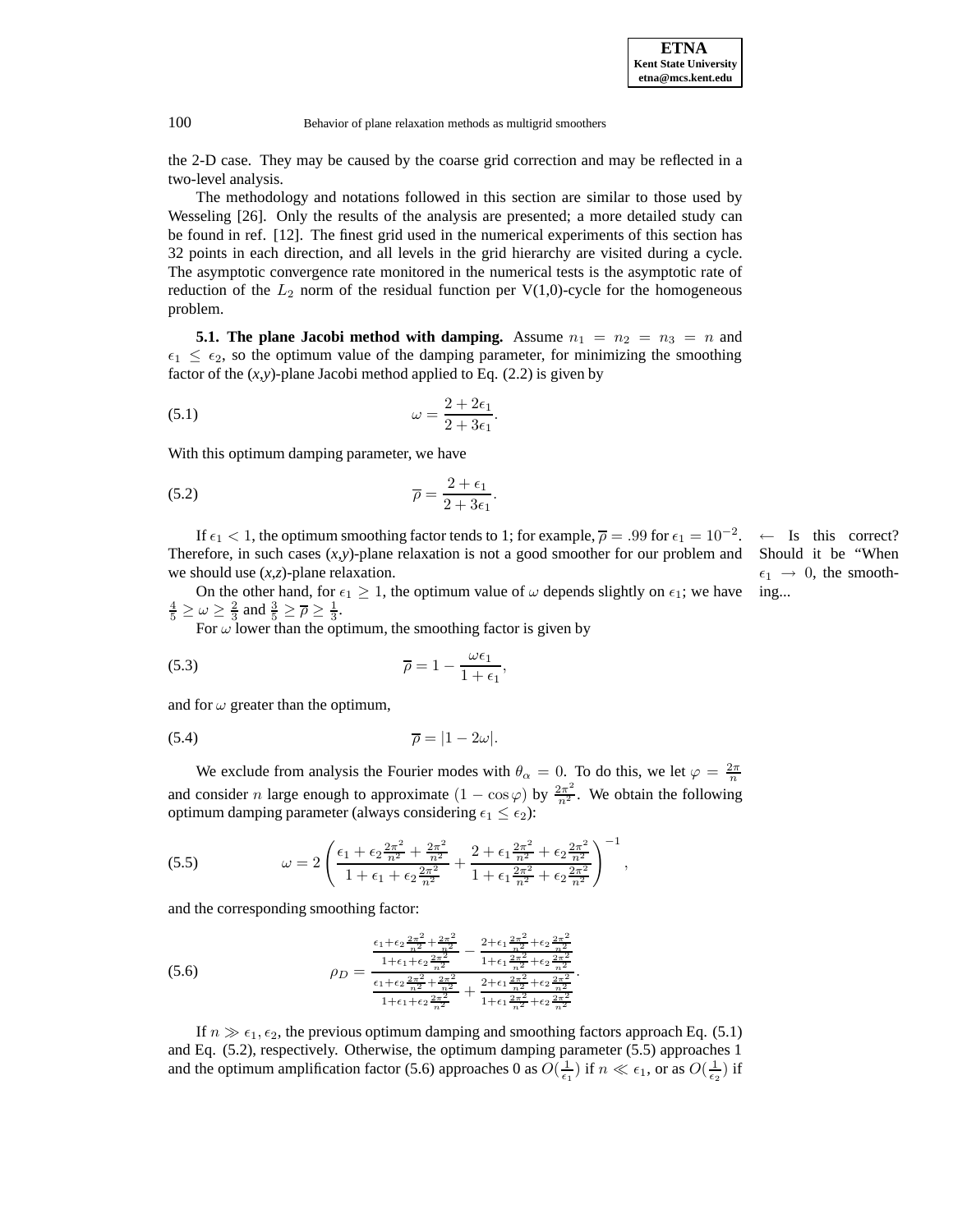$n \ll \epsilon_2$ . Therefore, the plane Jacobi method with  $\omega = 1$  is a very good smoother for strong anisotropies with Dirichlet boundary conditions. Observe that this result totally contradicts the result obtained with periodic boundary conditions.

For damping parameters lower than the optimum, the smoothing factor is given by

$$
\rho_D = 1 - \omega + \frac{1 - \frac{2\pi^2}{n^2}}{1 + \epsilon_1 + \epsilon_2 \frac{2\pi^2}{n^2}} \omega,
$$

and for a damping greater than the optimum, the smoothing factor is given by

 $\mathbf{I}$ 

$$
\rho_D = \left| 1 - \omega + \frac{1}{1 + \epsilon_1 \frac{2\pi^2}{n^2} + \epsilon_2 \frac{2\pi^2}{n^2}} \omega \right|.
$$

| $\epsilon_1=\epsilon_2$ |                 |      |                                                 |          |                   |                                 |  |
|-------------------------|-----------------|------|-------------------------------------------------|----------|-------------------|---------------------------------|--|
|                         |                 |      | $\omega$                                        |          |                   |                                 |  |
| $\epsilon_1$            | $\epsilon_2$    | 0.2  | 0.4                                             | 0.6      | 0.8               | 1.0                             |  |
| $10^{-8}$               | $10^{-8}$       | 0.99 | 0.99                                            | 0.99     | 0.99              | 0.98                            |  |
| $10^{-2}$               | $10^{-2}$       | 0.98 | 0.98                                            | 0.98     | 0.98              | 0.98                            |  |
| ī                       | $\overline{1}$  | 0.90 | 0.80                                            | 0.70     | 0.59              | 0.98                            |  |
| $10^{2}$                | $10^2$          | 0.80 | 0.62                                            | 0.42     | $\overline{0.23}$ | 0.50                            |  |
| $10^{4}$                | 10 <sup>4</sup> | 0.80 | 0.60                                            | 0.40     | 0.20              | $1.\overline{0 \times 10^{-2}}$ |  |
| $10^6$                  | $10^6$          | 0.80 | 0.60                                            | 0.40     | 0.20              | -4<br>$1.0 \times 10^{-7}$      |  |
| 10 <sup>8</sup>         | 10 <sup>8</sup> | 0.80 | 0.60                                            | 0.40     | 0.20              | -6<br>$1.0 \times 10^{-7}$      |  |
|                         |                 |      | $\epsilon_1 = 1$ and various $\epsilon_2$       |          |                   |                                 |  |
|                         |                 |      |                                                 |          | $\omega$          |                                 |  |
| $\epsilon_1$            | $\epsilon_2$    | 0.2  | 0.4                                             | 0.6      | 0.8               | 1.0                             |  |
| 1                       | 1               | 0.90 | 0.80                                            | 0.70     | 0.59              | 0.98                            |  |
| $\overline{1}$          | 10 <sup>2</sup> | 0.81 | 0.74                                            | 0.62     | 0.50              | 0.66                            |  |
| $\overline{1}$          | 10 <sup>4</sup> | 0.80 | 0.60                                            | 0.40     | 0.20              | $1.9 \times 10^{-2}$            |  |
| $\overline{1}$          | $10^6$          | 0.80 | 0.60                                            | 0.40     | 0.20              | $2.0 \times 10^{-4}$            |  |
| $\overline{1}$          | $10^{8}$        | 0.80 | 0.60                                            | 0.40     | 0.20              | $2.0 \times 10^{-6}$            |  |
|                         |                 |      | $\epsilon_1 = 10^{-4}$ and various $\epsilon_2$ |          |                   |                                 |  |
|                         |                 |      |                                                 | $\omega$ |                   |                                 |  |
| $\epsilon_1$            | $\epsilon_2$    | 0.2  | 0.4                                             | 0.6      | 0.8               | 1.0                             |  |
| $10^{-4}$               | $10^{-2}$       | 0.99 | 0.99                                            | 0.99     | 0.99              | 0.98                            |  |
| $10^{-4}$               | $\overline{1}$  | 0.99 | 0.99                                            | 0.99     | 0.99              | 0.98                            |  |
| $10^{-4}$               | 10 <sup>2</sup> | 0.93 | 0.87                                            | 0.80     | 0.73              | 0.66                            |  |
| $10^{-4}$               | 10 <sup>4</sup> | 0.80 | 0.60                                            | 0.40     | 0.20              | $2.0\times10$                   |  |
| $10^{-4}$               | $10^6$          | 0.80 | 0.60                                            | 0.40     | 0.20              | $2.\overline{0 \times 10^{-4}}$ |  |
| $10^{-4}$               | 10 <sup>8</sup> | 0.80 | 0.60                                            | 0.40     | 0.20              | $2.0 \times 10^{-6}$            |  |



*Computational convergence factors,* ρe*, of one 3-D V(1,0)-cycle with (x,y)-plane Jacobi with damping parameter*  $\omega$ .

Therefore:

- If  $n \gg \epsilon_1$  and  $n \gg \epsilon_2$ , the smoothing factor approaches the periodic case. See, for example, in Table 5.1, how the results for  $\epsilon_1 \leq 1$  and  $\epsilon_2 \leq 1$  fully agree with results for Eq. (5.1) for the optimum damping parameter and with Eq. (5.3) and (5.4) for the smoothing factor.
- If  $n \ll \epsilon_1$  and  $n \ll \epsilon_2$ , the smoothing factor approaches

$$
\rho_D = 1 - \omega + O(\frac{1}{\epsilon_1 + \epsilon_2})\omega
$$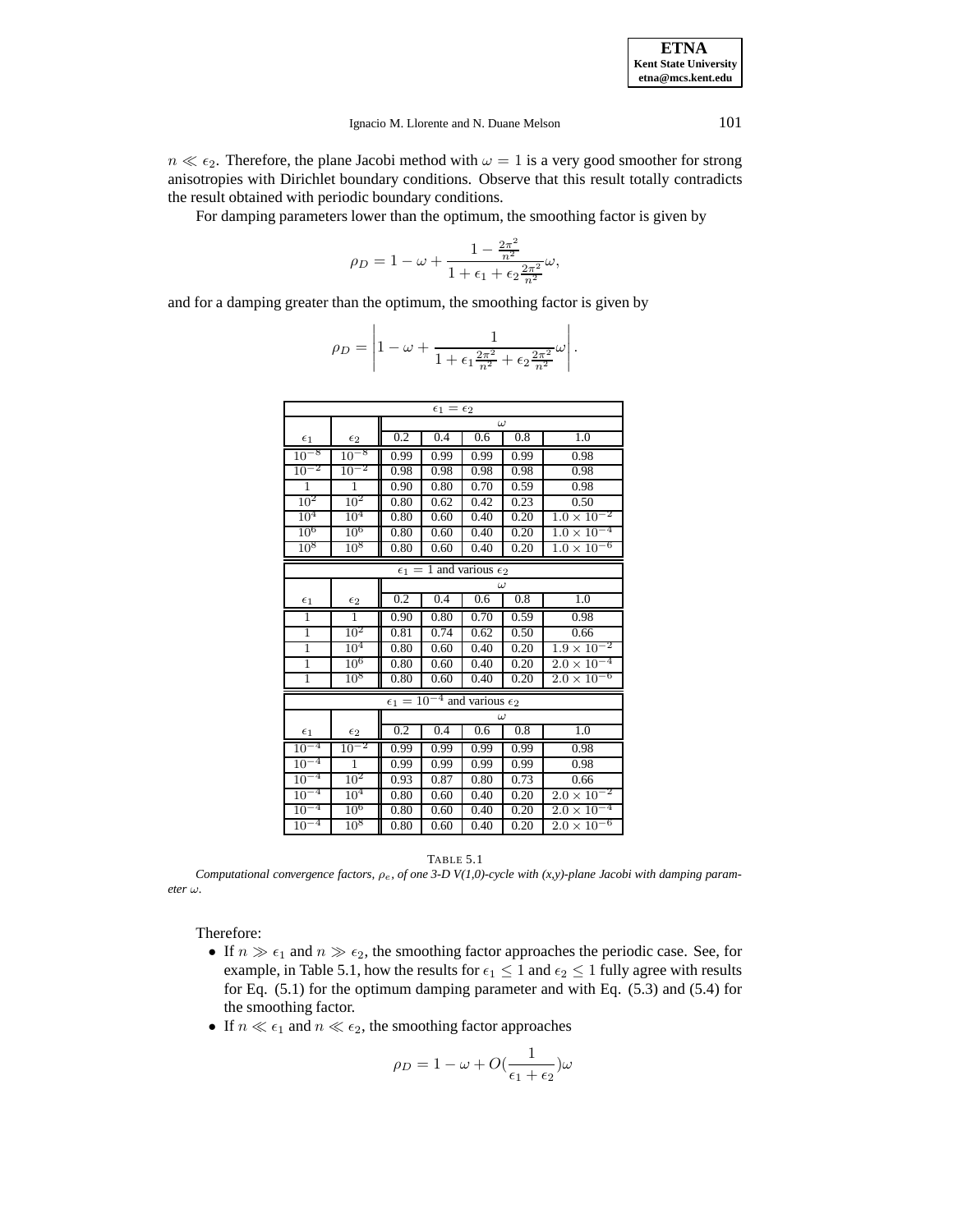as  $\epsilon_1$  and  $\epsilon_2$  become larger. For  $\epsilon_1, \epsilon_2 \ge 10^2$ , the top section of Table 5.1 presents some results that verify the above expression. Note that the smoothing factor falls linearly with the strength of the anisotropies when the damping parameter is equal to 1.

• If  $n \gg \epsilon_1$  and  $n \ll \epsilon_2$ , the smoothing factor approaches

$$
\rho_D = 1 - \omega + O(\frac{1}{\epsilon_2})\omega
$$

as  $\epsilon_2$  becomes larger. The middle and lower sections of Table 5.1 give some numerical results that agree with the above expression. Observe that for low values of  $\epsilon_1$ (even though  $\epsilon_1 \ll 1$ ) the method is a very good smoother if  $\epsilon_2$  is large enough.

We conclude that the periodic case can be considered as an asymptotic limit of the Dirichlet case when n approaches  $\infty$  ( $n \gg \epsilon$ ). However, for practical grid sizes, there is a huge difference between the cases. The Dirichlet case presents very good convergence rates with anisotropy values for which the periodic case does not converge. The multigrid algorithm reaches the solution accurate to the truncation error in just a few cycles for a strong value of just one of the anisotropies.

The behavior of the smoother with Dirichlet boundary conditions is attributed to the fact that, as the anisotropy grows, the method becomes an exact solver and so the error is reduced by a factor of  $1 - \omega$ . The optimum damping parameter depends strongly on  $\epsilon$  in this case. One way to avoid this dependency and get good convergence rates for all  $\omega$  is to apply the damping parameter only to the diagonal component of the method in the explicit direction, which is the plane Jacobi method with partial damping. In this way the method approaches an exact solver for strong anisotropies and all damping parameters.

**5.2. The plane Jacobi method with partial damping.** Assume  $n_1 = n_2 = n_3 = n$ and  $\epsilon_1 \leq \epsilon_2$ , so the smoothing factor of the  $(x, y)$ -plane Jacobi method with partial damping applied to Eq. (2.2) is given by

(5.7) 
$$
\overline{\rho} = \max(1 - \omega, \frac{1}{1 + \epsilon_1 \omega}, |1 - 2\omega|).
$$

If  $\epsilon_1$  < 1, the optimum smoothing factor approaches 1; for example,  $\overline{\rho}$  = .99 for  $\epsilon_1$  =  $10^{-2}$ .

If  $1 \leq \epsilon_1 \leq 3$ , the optimum damping parameter can be obtained by equating the second and the third functions in Eq. (5.7). For example, for  $\epsilon_1 = 1$ , the optimum damping parameter is 0.78 and the optimum smoothing factor is 0.56. For  $\omega$  lower than 0.78, the smoothing factor is given by

$$
\overline{\rho} = \frac{1}{1 + \omega},
$$

and, for a damping parameter greater than 0.78, it is given by

$$
\overline{\rho} = |1 - 2\omega|.
$$

On the other hand, if  $\epsilon_1 \geq 3$ , the smoothing factor does not depend on the anisotropy and is given by

$$
\overline{\rho} = \max(1 - \omega, |1 - 2\omega|),
$$

and so the optimum smoothing parameter is  $\frac{1}{3}$ , corresponding to a damping of  $\frac{2}{3}$ . For  $\omega$  lower than the optimum, the smoothing factor is given by

$$
\overline{\rho} = 1 - \omega,
$$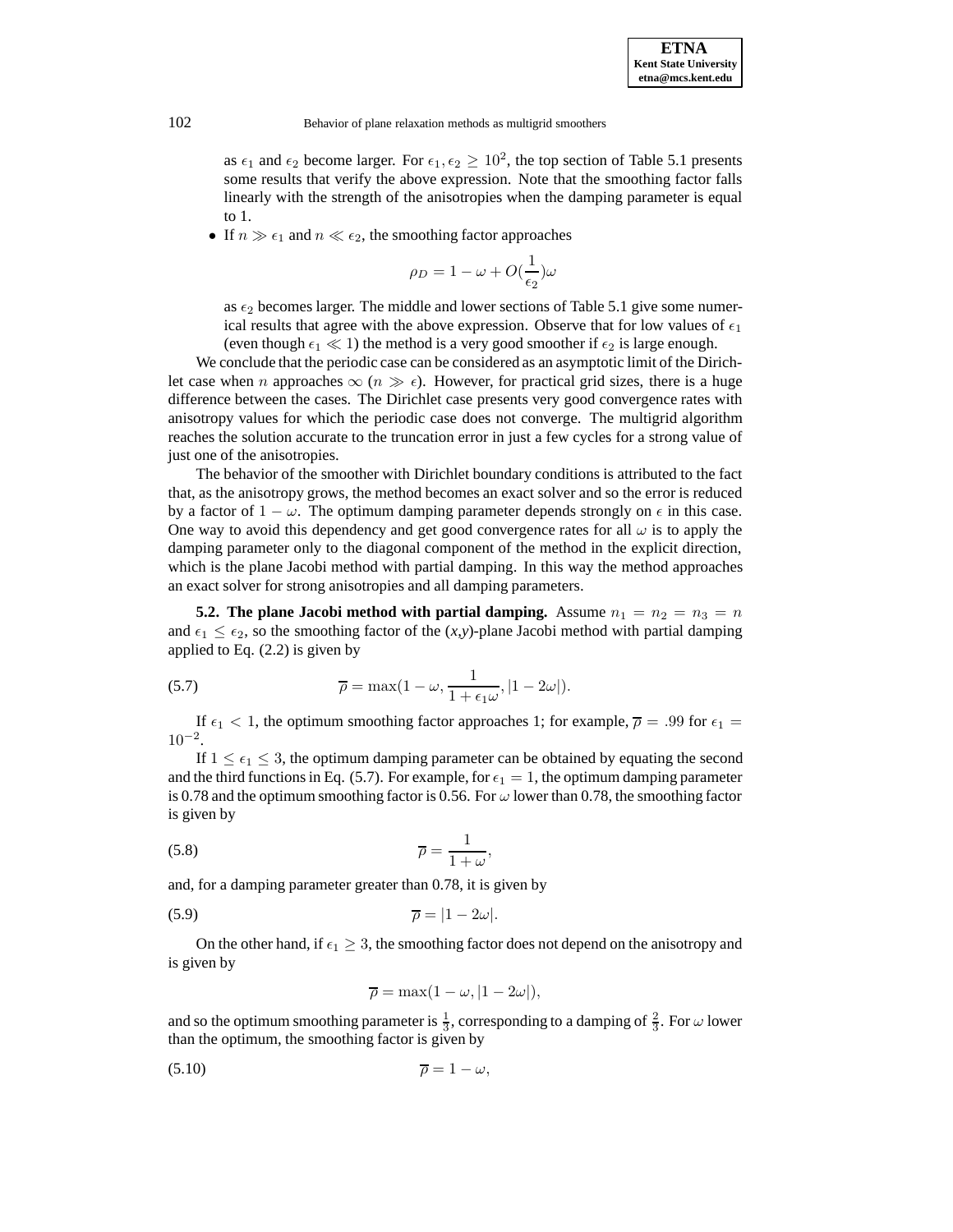# Ignacio M. Llorente and N. Duane Melson 103

and, for a damping greater than the optimum, it is given by

$$
\overline{\rho} = |1 - 2\omega|.
$$

| $\epsilon_1=\epsilon_2$ |                                           |                      |                      |                                                 |                      |                      |                      |  |  |
|-------------------------|-------------------------------------------|----------------------|----------------------|-------------------------------------------------|----------------------|----------------------|----------------------|--|--|
|                         |                                           |                      | $\omega$             |                                                 |                      |                      |                      |  |  |
| $\epsilon_1$            | $\epsilon_2$                              | 0.2                  | 0.4                  | 0.6                                             | 0.8                  | 0.9                  | 1.0                  |  |  |
| $10^{-8}$               | $10^{-8}$                                 | 0.99                 | 0.99                 | 0.99                                            | 0.99                 | 0.99                 | 0.98                 |  |  |
| $10^{-2}$               | $10^{-2}$                                 | 0.99                 | 0.99                 | 0.99                                            | 0.99                 | 0.99                 | 0.98                 |  |  |
| $\mathbf{1}$            | $\mathbf{1}$                              | 0.81                 | 0.70                 | 0.65                                            | 0.55                 | 0.77                 | 0.98                 |  |  |
| $\overline{3}$          | 3                                         | 0.80                 | 0.59                 | 0.41                                            | 0.57                 | 0.76                 | 0.95                 |  |  |
| $\overline{10}$         | 10                                        | 0.76                 | 0.56                 | 0.35                                            | 0.53                 | 0.71                 | 0.88                 |  |  |
| $10^{2}$                | $10^{2}$                                  | 0.66                 | 0.42                 | 0.27                                            | 0.33                 | 0.42                 | 0.5                  |  |  |
| 10 <sup>4</sup>         | $10^{4}$                                  | $4.6 \times 10^{-2}$ | $1.4 \times 10^{-2}$ | $7.8 \times 10^{-3}$                            | $7.6 \times 10^{-3}$ | $9.0 \times 10^{-3}$ | $1.0 \times 10^{-2}$ |  |  |
| 10 <sup>6</sup>         | $10^6$                                    | $5 \times 10^{-4}$   | $1.7 \times 10^{-4}$ | $8 \times 10^{-5}$                              | $7.6 \times 10^{-5}$ | $9.1 \times 10^{-5}$ | $9.9 \times 10^{-5}$ |  |  |
| 10 <sup>8</sup>         | $10^8$                                    | $5 \times 10^{-6}$   | $1.7 \times 10^{-6}$ | $8 \times 10^{-7}$                              | $7.6 \times 10^{-7}$ | $9.1 \times 10^{-7}$ | $9.9 \times 10^{-7}$ |  |  |
|                         | $\epsilon_1 = 1$ and various $\epsilon_2$ |                      |                      |                                                 |                      |                      |                      |  |  |
|                         |                                           |                      |                      |                                                 | $\omega$             |                      |                      |  |  |
| $\epsilon_1$            | $\epsilon_2$                              | 0.2                  | 0.4                  | 0.6                                             | 0.8                  | 0.9                  | 1.0                  |  |  |
| $\mathbf{1}$            | $\mathbf{1}$                              | 0.81                 | 0.70                 | 0.65                                            | 0.55                 | 0.77                 | 0.98                 |  |  |
| $\mathbf{1}$            | 10                                        | 0.77                 | 0.66                 | 0.58                                            | 0.55                 | 0.72                 | 0.92                 |  |  |
| $\mathbf{1}$            | $10^{2}$                                  | 0.75                 | 0.61                 | 0.51                                            | 0.44                 | 0.53                 | 0.65                 |  |  |
| $\mathbf{1}$            | $10^{4}$                                  | $1.0 \times 10^{-1}$ | $4.7 \times 10^{-2}$ | $3.2 \times 10^{-2}$                            | $2.4 \times 10^{-2}$ | $2.1 \times 10^{-2}$ | $1.9 \times 10^{-2}$ |  |  |
| $\overline{1}$          | $10^{6}$                                  | $1.2 \times 10^{-3}$ | $5.3 \times 10^{-4}$ | $3.4 \times 10^{-4}$                            | $2.5 \times 10^{-4}$ | $2.2 \times 10^{-4}$ | $2.0 \times 10^{-4}$ |  |  |
| $\overline{1}$          | 10 <sup>8</sup>                           | $1.2 \times 10^{-5}$ | $5.3 \times 10^{-6}$ | $3.4 \times 10^{-6}$                            | $2.5 \times 10^{-6}$ | $2.2 \times 10^{-6}$ | $2.0 \times 10^{-6}$ |  |  |
|                         |                                           |                      |                      | $\epsilon_1 = 10^{-4}$ and various $\epsilon_2$ |                      |                      |                      |  |  |
|                         |                                           |                      |                      |                                                 | $\omega$             |                      |                      |  |  |
| $\epsilon_1$            | $\epsilon_2$                              | 0.2                  | 0.4                  | 0.6                                             | 0.8                  | 0.9                  | 1.0                  |  |  |
| $10^{-4}$               | $10^{-2}$                                 | 0.99                 | 0.99                 | 0.99                                            | 0.99                 | 0.99                 | 0.98                 |  |  |
| $10^{-4}$               | $\mathbf{1}$                              | 0.99                 | 0.99                 | 0.99                                            | 0.99                 | 0.99                 | 0.98                 |  |  |
| $10^{-4}$               | 10                                        | 0.99                 | 0.98                 | 0.97                                            | 0.96                 | 0.95                 | 0.98                 |  |  |
| $10^{-4}$               | 10 <sup>2</sup>                           | 0.91                 | 0.84                 | 0.77                                            | 0.72                 | 0.69                 | 0.66                 |  |  |
| $10^{-4}$               | 10 <sup>4</sup>                           | $1.0 \times 10^{-1}$ | $4.7 \times 10^{-2}$ | $3.2 \times 10^{-2}$                            | $2.4 \times 10^{-2}$ | $2.1 \times 10^{-2}$ | $1.9 \times 10^{-2}$ |  |  |
| $10^{-4}$               | 10 <sup>6</sup>                           | $1.2 \times 10^{-3}$ | $5.3 \times 10^{-4}$ | $3.4 \times 10^{-4}$                            | $2.5 \times 10^{-4}$ | $2.2 \times 10^{-4}$ | $2.0 \times 10^{-4}$ |  |  |
| $10^{-4}$               | $10^{8}$                                  | $1.2 \times 10^{-5}$ | $5.3 \times 10^{-6}$ | $3.4 \times 10^{-6}$                            | $2.5 \times 10^{-6}$ | $2.2 \times 10^{-6}$ | $2.0 \times 10^{-6}$ |  |  |

### TABLE 5.2

*Computational convergence factors,* ρe*, of one 3-D V(1,0)-cycle (x,y)-plane Jacobi with partial damping parameter* ω*.*

We exclude from analysis the Fourier modes with  $\theta_{\alpha} = 0$ . Doing so, defining  $\varphi = \frac{2\pi}{n}$ and considering that  $n$  is large enough, we obtain an expression for the smoothing factor that coincides with Eq. (5.7) if  $n \gg \epsilon_1, \epsilon_2$ .

Otherwise, if  $n \ll \epsilon_1, \epsilon_2$ , and always considering  $\epsilon_1 \leq \epsilon_2$ , the optimum damping factor remains  $\frac{2}{3}$  with a corresponding optimum smoothing factor

$$
\rho_D = \frac{\frac{1}{3}}{1 + \frac{2}{3} \frac{2\pi^2}{n^2} (\epsilon_1 + \epsilon_2)}.
$$

Note that the previous optimum amplification factor of  $O(\frac{1}{\epsilon_1+\epsilon_2})$  approaches 0. For damping parameters lower than the optimum, the smoothing parameter is given by

$$
\rho_D=\frac{1-\omega}{1+\omega\epsilon_1\frac{2\pi^2}{n^2}+\omega\epsilon_2\frac{2\pi^2}{n^2}},
$$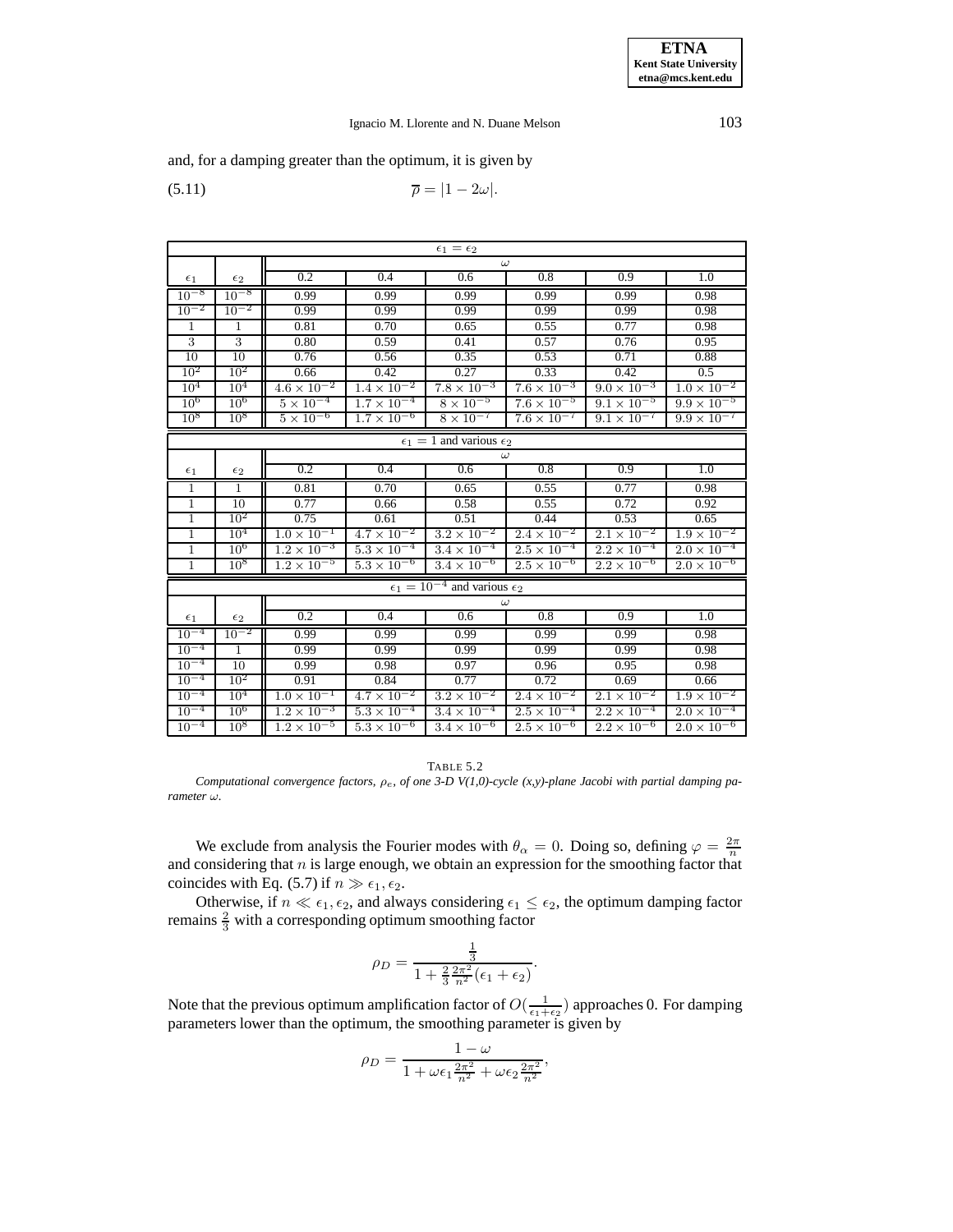and, for a damping greater than the optimum, the smoothing factor is given by

$$
\rho_D = \left| \frac{1 - 2\omega}{1 + \omega \epsilon_1 \frac{2\pi^2}{n^2} + \omega \epsilon_2 \frac{2\pi^2}{n^2}} \right|
$$

.

On the other hand, if  $\epsilon_1$  is small enough, the optimum smoothing parameter approaches 1 for increasing values of  $\epsilon_2$ . For damping parameters lower than the optimum, the smoothing parameter is given by

$$
\rho_D = \frac{1 - \omega \frac{2\pi^2}{n^2}}{1 + \omega \epsilon_1 + \omega \epsilon_2 \frac{2\pi^2}{n^2}},
$$

and, for a damping greater than the optimum, the smoothing factor is given by

$$
\rho_D = \left| \frac{1 - 2\omega}{1 + \omega \epsilon_1 \frac{2\pi^2}{n^2} + \omega \epsilon_2 \frac{2\pi^2}{n^2}} \right|.
$$

Therefore:

- If  $n \gg \epsilon_1$  and  $n \gg \epsilon_2$ , the smoothing factor approaches the periodic case. See, for example, how the analytical expressions obtained for the periodic case (Eqs. (5.8) and (5.9) for  $\epsilon_1 = 1$  and (5.10) and (5.11) for  $\epsilon_1 = 3$ ) accurately agree with the numerical results presented in the top section of Table 5.2.
- If  $n \ll \epsilon_1$  and  $n \ll \epsilon_2$ , the smoothing factor for a damping lower than the optimum,  $\frac{2}{3}$ , approaches

$$
\rho_D = \frac{1-\omega}{\omega O(\epsilon_1 + \epsilon_2)},
$$

and, for a damping parameter greater than the optimum, it approaches

$$
\rho_D = \left| \frac{1 - 2\omega}{\omega O(\epsilon_1 + \epsilon_2)} \right|
$$

as  $\epsilon_1$  and  $\epsilon_2$  become larger. The top section of Table 5.2, for  $\epsilon_1, \epsilon_2 \ge 10^2$ , contains some results that verify that the smoothing factor falls linearly with the anisotropy and is a function of  $\omega$ .

• If  $n \gg \epsilon_1$  and  $n \ll \epsilon_2$ , the smoothing factor for a damping parameter lower than the optimum approaches

$$
\rho_D = \frac{1}{\omega O(\epsilon_2)}
$$

and, for a damping greater than the optimum, it approaches

$$
\rho_D = \left| \frac{1 - 2\omega}{\omega O(\epsilon_2)} \right|
$$

as  $\epsilon_2$  becomes larger. The optimum damping parameter moves from 0.78 to 1. The middle and lower sections of Table 5.2 give some numerical results that verify the above expressions. This method is a very good smoother for very low values of  $\epsilon_1$ when  $\epsilon_2$  is large enough.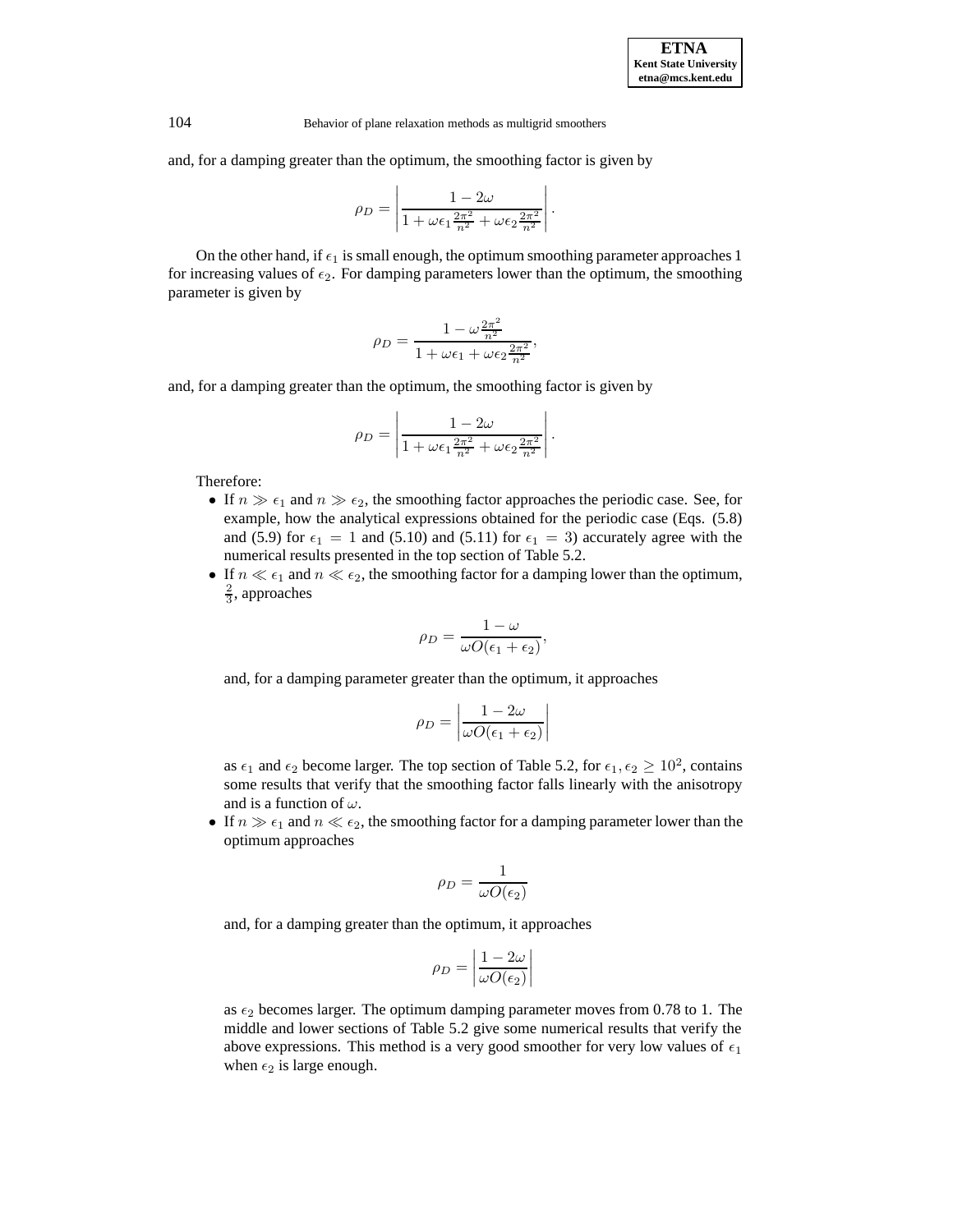Ignacio M. Llorente and N. Duane Melson 105

**5.3. The plane Gauss-Seidel method.** Assume  $n_1 = n_2 = n_3 = n$  and  $\epsilon_1 \leq \epsilon_2$ . The smoothing factor of the (*x*,*y*)-plane Gauss-Seidel method is then given by

$$
\overline{\rho} = \max(\frac{1}{1 + 2\epsilon_1}, \frac{1}{\sqrt{5}}).
$$

Therefore, the smoothing factor is  $\frac{1}{\sqrt{5}}$  for  $\epsilon_1 \ge \frac{\sqrt{5}-1}{2} \approx 0.6$  and  $\frac{1}{1+2\epsilon_1}$  for  $\epsilon_1 < 0.6$ . For  $\epsilon_1$  < 0.6, the smoothing factor approaches 1 so  $(x, y)$ -plane relaxation is not a good smoother; we should use (*x*,*z*)-plane relaxation.

| $\epsilon_1$<br>$=$<br>$\epsilon_2$ |                 |                                    |  |  |  |  |
|-------------------------------------|-----------------|------------------------------------|--|--|--|--|
| $\epsilon_1$                        | $\epsilon_2$    | $\rho_e$                           |  |  |  |  |
| $10^{-8}$                           | $10^{-8}$       | 0.99                               |  |  |  |  |
| $10^{-2}$                           | $10^{-2}$       | 0.96                               |  |  |  |  |
| 0.66                                | 0.66            | 0.43                               |  |  |  |  |
| $\overline{1}$                      | $\overline{1}$  | 0.34                               |  |  |  |  |
| $10^2$                              | 10 <sup>2</sup> | 0.20                               |  |  |  |  |
| $10^4$                              | $10^4$          | -3<br>$5.0 \times 10^{-7}$         |  |  |  |  |
| $10^6\,$                            | $10^6$          | 5<br>$5.1 \times 10^{-7}$          |  |  |  |  |
| $10^8$                              | $10^8$          | $5.1 \times 10$                    |  |  |  |  |
| $\epsilon_1$                        | $=$             | 1 and various $\epsilon_2$         |  |  |  |  |
| $\epsilon_1$                        | $\epsilon_2$    | $\rho_e$                           |  |  |  |  |
| $\overline{1}$                      | $\overline{1}$  | 0.34                               |  |  |  |  |
| 1                                   | $10^2$          | 0.25                               |  |  |  |  |
| $\overline{1}$                      | $10^4$          | -2<br>$1.0 \times 10^{-7}$         |  |  |  |  |
| $\overline{1}$                      | $10^6$          | 4<br>$1.0 \times 10^{-7}$          |  |  |  |  |
| $\overline{1}$                      | $10^8$          | -6<br>$1.0 \times 10^{-7}$         |  |  |  |  |
| $\epsilon_1$                        |                 | $10^{-4}$ and various $\epsilon_2$ |  |  |  |  |
| $\epsilon_1$                        | $\epsilon_2$    | $\rho_e$                           |  |  |  |  |
| 4<br>10 <sup>1</sup>                | $10^{-2}$       | 0.99                               |  |  |  |  |
| 4<br>10 <sup>1</sup>                | $\overline{1}$  | 0.97                               |  |  |  |  |
| 4<br>10 <sup>1</sup>                | $10^2$          | 0.50                               |  |  |  |  |
| 4<br>10 <sup>1</sup>                | 10 <sup>4</sup> | 2<br>$1.0 \times 10^{-7}$          |  |  |  |  |
| $10^{\circ}$<br>4                   | $10^6$          | $1.0 \times 10^{-7}$               |  |  |  |  |
| $10^{-4}$                           | $10^8$          | $1.0 \times 10^{-6}$               |  |  |  |  |

TABLE 5.3 *Computational convergence factors,* ρe*, of one 3-D V(1,0)-cycle with (x,y)-plane Gauss-Seidel.*

Excluding from analysis the Fourier modes with  $\theta_{\alpha} = 0$ , we let  $\varphi = \frac{2\pi}{n}$  and, for *n* large enough, we find an expression for the smoothing factor that coincides with the periodic case if  $n \gg \epsilon_1, \epsilon_2$ . For example, the top section of Table 5.3 shows that the experimental convergence rate when  $\epsilon = 0.66$  is 0.43, which verifies the analytical prediction of the periodic case:  $\frac{1}{\sqrt{5}}$ .

Otherwise, the smoothing factor is

$$
\rho_D = \left| \frac{1}{\sqrt{(2 + 2\epsilon_1 \frac{2\pi^2}{n^2} + 2\epsilon_2 \frac{2\pi^2}{n^2})^2 + 1}} \right|
$$

when  $n \ll \epsilon_1, \epsilon_2$ . Note that in this case the smoothing factor approaches 0 as  $O(\frac{1}{\epsilon_1+\epsilon_2})$  for strong anisotropies. This dependence of the smoothing factor on the anisotropy is verified numerically by the results presented in Table 5.3.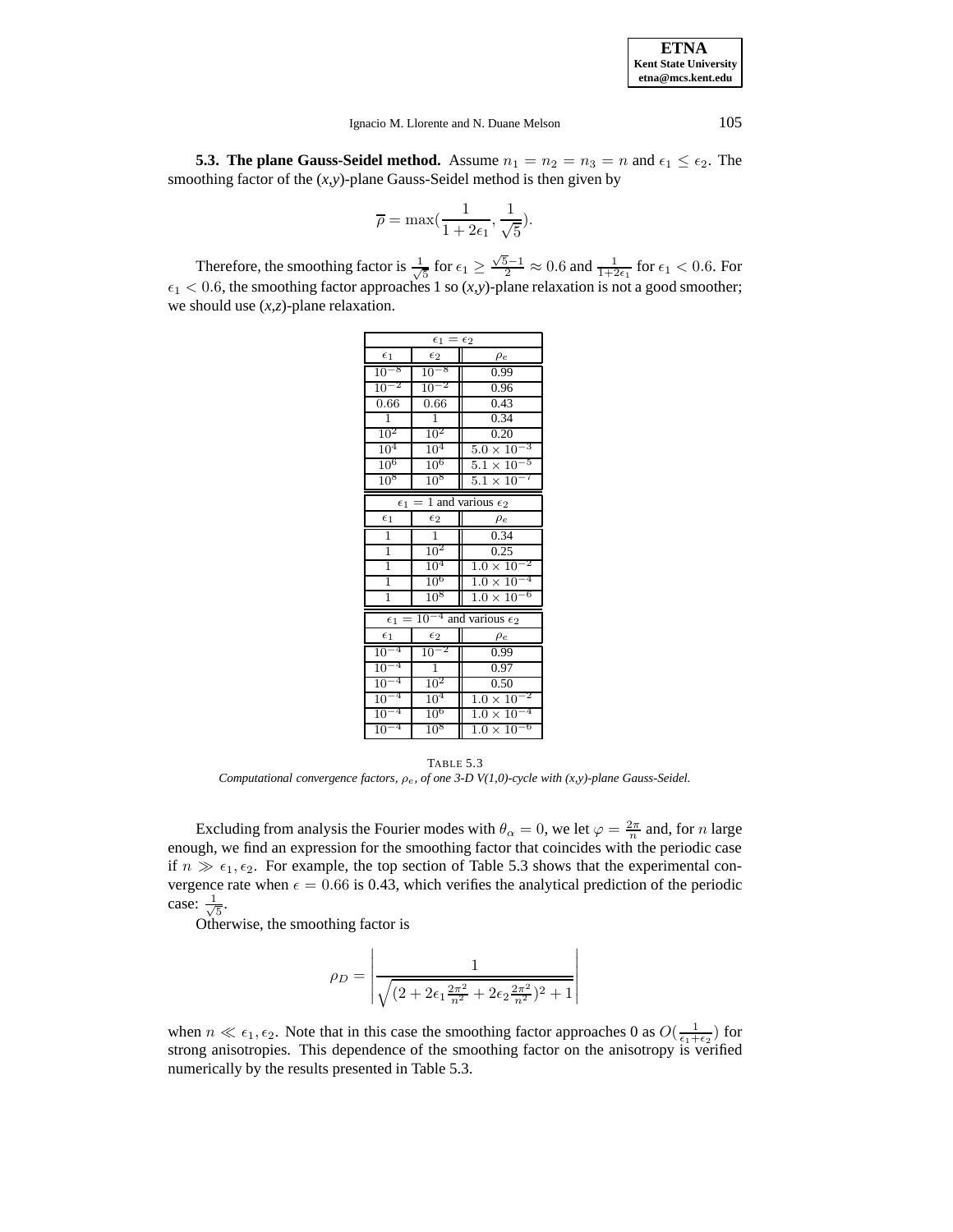However, for small values of  $\epsilon_1$ , the smoothing factor tends to

$$
\rho_D = \frac{1}{\sqrt{(1 + \frac{2\pi^2}{n^2} + 2\epsilon_1 + 2\epsilon_2 \frac{2\pi^2}{n^2})^2 + \frac{2\pi^2}{n^2}}}.
$$

If  $\epsilon_1$  is small enough,  $\rho_D$  can be approximated by

(5.12) 
$$
\rho_D \approx \frac{1}{1 + 2\epsilon_2 \frac{2\pi^2}{n^2}},
$$

and the smoothing factor decreases as  $O(\frac{1}{\epsilon_2})$  for increasing  $\epsilon_2$  values. This behavior is also exhibited by the numerical experiments presented in the middle and lower sections of Table 5.3. Again we find that very good convergence rates can be achieved even though one anisotropy is lower than 1.

The numerical results show that it does not pay to use successive over-relaxation (SOR)  $(\omega > 1)$  or damped Gauss-Seidel  $(\omega < 1)$  as a smoother.

**5.4. The plane zebra Gauss-Seidel method.** The analytical study for this case is more involved because the Fourier modes are not invariant under this method; that is, the zebra ordering does not preserve the modes. However, the study can be performed considering that the operation of an iteration on a mode results in a combination of the mode and its harmonics [26]. In this section, we restrict ourselves to the presentation and discussion of the numerical results.

In reference [27], Yavneh presents results on zebra Gauss-Seidel in all combinations of block and point relaxation with full and partial coarsening for periodic boundary conditions. He indicates that the smoothing factor with  $r$  relaxation sweeps for the present case is given by

(5.13) 
$$
\overline{\rho} = \max\{(\frac{1}{1+\epsilon_1})^2, (\frac{2r-1}{2r})^2[\frac{1}{2(2r-1)}]^{\frac{1}{r}}\}.
$$

|            | Cycling strategies of the 3-D cycle                      |      |      |      |      |      |      |  |
|------------|----------------------------------------------------------|------|------|------|------|------|------|--|
|            | V(1,0)<br>V(0,1)<br>V(0,2)<br>V(2,1)<br>V(1,2)<br>V(2,0) |      |      |      |      |      |      |  |
| GS         | 0.34                                                     | 0.34 | 0.14 | 0.14 | 0.13 | 0.08 | 0.08 |  |
| <b>ZGS</b> | 0.48                                                     | 0.42 | 0.20 | 0.13 | 0.24 | 0.17 | 0.17 |  |
| 4cGS       | 0.28                                                     | 0.35 | 0.14 | 0.14 | 0.12 | 0.10 | 0.10 |  |
| TABLE 5.4  |                                                          |      |      |      |      |      |      |  |

*Computational convergence factors,* ρe*, of 3-D cycles for different V-cycle strategies with (x,y)-plane Gauss-Seidel (GS), (x,y)-plane zebra Gauss-Seidel (ZGS), and (x,y)-plane four-color Gauss-Seidel (4cGS) as smoothers.*

The numerical results presented in Table 5.4 diverge considerably from those that we expected because the lexicographic ordering performs better than the zebra ordering, and the result for the isotropic case is larger than the 0.25 predicted by Eq. (5.13). Occurring in cell-centered grids in relation to vertex-centered grids, the translation of the grid points by a half space step does not affect the Fourier analysis, but it could affect the behavior of the zebra method in the coarse grid correction, as is shown in ref. [8] for the 2-D case. Based on the good results with four-color ordering reported in [8] for the 2-D case, we applied this ordering and obtained more robustness. (See Table 5.4.)

Table 5.5 shows the behavior of the four-color and zebra Gauss-Seidel methods used as smoothers. The methods have good behavior for strong values of the anisotropy where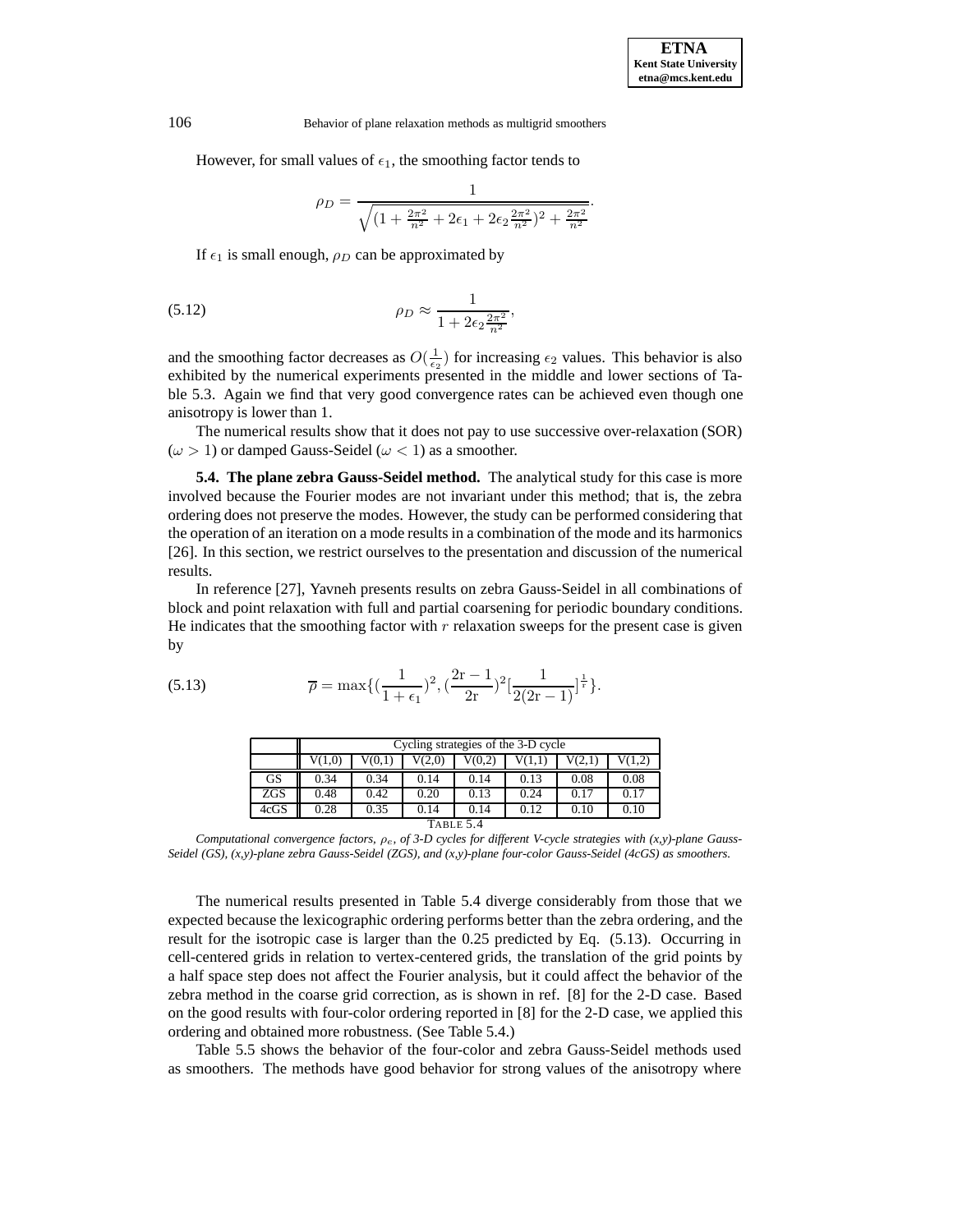Ignacio M. Llorente and N. Duane Melson 107

| $\epsilon_1=\epsilon_2$ |                 |                                       |                                 |  |  |  |  |
|-------------------------|-----------------|---------------------------------------|---------------------------------|--|--|--|--|
| $\epsilon_1$            | $\epsilon_2$    | ZGS                                   | 4cGS                            |  |  |  |  |
| $10^{-8}$               | $10^{-2}$       | 0.99                                  | 0.99                            |  |  |  |  |
| $10^{-2}$               | $10^{-2}$       | 0.96                                  | 0.96                            |  |  |  |  |
| $\mathbf{1}$            | $\mathbf{1}$    | 0.48                                  | 0.28                            |  |  |  |  |
| $10^{2}$                | $10^2$          | 0.15                                  | 0.13                            |  |  |  |  |
| 10 <sup>4</sup>         | 10 <sup>4</sup> | $7.\overline{2 \times 10^{-4}}$       | $2.2 \times 10^{-3}$            |  |  |  |  |
| $10^6$                  | $10^6$          | $7.3 \times 10^{-7}$                  | -5<br>$2.2 \times 10$           |  |  |  |  |
| $10^{8}$                | $10^8$          | $9.3 \times 10^{-10}$                 | $2.2 \times 10^{-7}$            |  |  |  |  |
|                         | $\epsilon_1$    | $=$ 1 and various $\epsilon_2$        |                                 |  |  |  |  |
| $\epsilon_1$            | $\epsilon_2$    | <b>ZGS</b>                            | 4cGS                            |  |  |  |  |
| $\overline{1}$          | $\overline{1}$  | 0.48                                  | 0.28                            |  |  |  |  |
| $\overline{1}$          | $10^{2}$        | 0.22                                  | 0.16                            |  |  |  |  |
| $\overline{1}$          | 10 <sup>4</sup> | $2.0 \times 10^{-3}$                  | $4.6 \times 10^{-3}$            |  |  |  |  |
| $\overline{1}$          | $10^{6}$        | $2.0 \times 10^{-6}$                  | $4.9 \times 10^{-5}$            |  |  |  |  |
| ī                       | $10^8$          | $2.0 \times 10^{-9}$                  | $4.9 \times 10^{-7}$            |  |  |  |  |
|                         | $\epsilon_1 =$  | $10^{-4}$<br>and various $\epsilon_2$ |                                 |  |  |  |  |
| $\epsilon_1$            | $\epsilon_2$    | <b>ZGS</b>                            | 4cGS                            |  |  |  |  |
| -4<br>$10^{-}$          | $10^{-2}$       | 0.99                                  | 0.99                            |  |  |  |  |
| $10^{-4}$               | $\overline{1}$  | 0.97                                  | 0.97                            |  |  |  |  |
| $10^{-4}$               | 10 <sup>2</sup> | 0.45                                  | 0.46                            |  |  |  |  |
| $10^{-4}$               | $10^4$          | $2.0 \times 10^{-3}$                  | $4.6 \times 10^{-3}$            |  |  |  |  |
| $10^{-4}$               | $10^6$          | $2.\overline{0 \times 10^{-6}}$       | $4.\overline{9 \times 10^{-5}}$ |  |  |  |  |
| $10^{-4}$               | $10^8$          | $2.0 \times 10^{-9}$                  | $4.9 \times 10^{-7}$            |  |  |  |  |

TABLE 5.5

*Computational convergence factors,* ρe*, of one 3-D V(1,0)-cycle with (x,y)-plane zebra Gauss-Seidel (ZGS), and (x,y)-plane four-color Gauss-Seidel (4cGS).*

the convergence rate of  $O(\frac{1}{\epsilon_1+\epsilon_2})$  decreases (improves) linearly with the strength of the anisotropy. The four-color ordering presents convergence rates similar to the lexicographic ordering and parallelizes easily, so that it is an attractive smoother.

**5.5. The line Gauss-Seidel method.** We also include line Gauss-Seidel in this analysis because of its good behavior observed for strong anisotropies in a single direction. Its performance improves considerably with Dirichlet boundary conditions when one of the anisotropies is stronger than the other (i.e., when one direction dominates). The application of Fourier analysis to study the smoothing properties of *y*-line Gauss-Seidel as applied to Eq. (2.2) is very cumbersome; instead, we present numerical results and some explicit formulae for the smoothing factor obtained by studying the behavior of the numerical results. The formulae are meant to explain the qualitative behavior of the method, and are not necessarily quantitatively accurate.

If  $\epsilon_1 > 1$ , the smoothing factor can be approximated by

$$
\rho_D \approx \frac{\epsilon_1}{1 + \epsilon_1 + \epsilon_2 \frac{2\pi^2}{n^2}},
$$

which is equal to 0.5 for  $\epsilon_1 = 1$  and approaches 1 for large values of  $\epsilon_1$ ; this behavior is observed in the results on the top section of Table 5.6. If  $\epsilon_2 \gg \epsilon_1 > 1$ , the previous expression can be approximated by

$$
\rho_D \approx \frac{1}{1 + \frac{\epsilon_2}{\epsilon_1} \frac{2\pi^2}{n^2}},
$$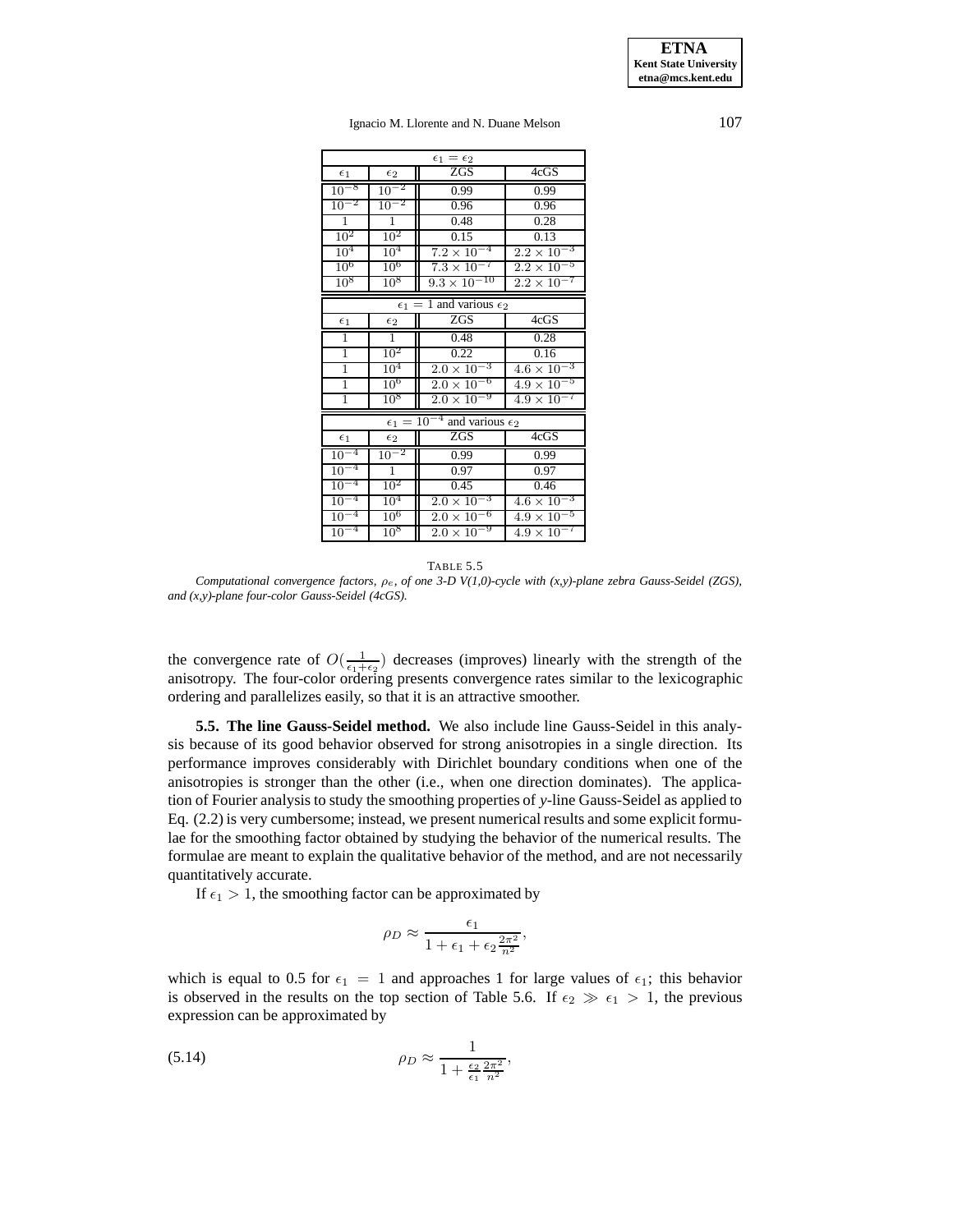|                 | $\epsilon_1=\epsilon_2$ |                                                 | $\epsilon_1 = 1$ and various $\epsilon_2$ |                 |                                                 |  |
|-----------------|-------------------------|-------------------------------------------------|-------------------------------------------|-----------------|-------------------------------------------------|--|
| $\epsilon_1$    | $\epsilon_2$            | $\rho_e$                                        | $\epsilon_1$                              | $\epsilon_2$    | $\rho_e$                                        |  |
| $10^{-8}$       | $10^{-8}$               | 0.99                                            | 1                                         | $\mathbf{1}$    | 0.48                                            |  |
| $10^{-2}$       | $10^{-2}$               | 0.96                                            | $\overline{1}$                            | $10^{2}$        | 0.31                                            |  |
| $\mathbf{1}$    | $\mathbf{1}$            | 0.48                                            | $\overline{1}$                            | 10 <sup>4</sup> | $1.8 \times 10^{-2}$                            |  |
| $10^2$          | $10^2$                  | 0.95                                            | $\overline{1}$                            | $10^6$          | $1.\overline{9 \times 10^{-4}}$                 |  |
| $10^4$          | 10 <sup>4</sup>         | 0.98                                            | $\mathbf{1}$                              | $10^{8}$        | $1.\overline{9 \times 10^{-6}}$                 |  |
| $10^6$          | $10^6$                  | 0.99                                            |                                           |                 |                                                 |  |
| $10^8$          | $10^8$                  | 0.99                                            |                                           |                 |                                                 |  |
|                 |                         | $\epsilon_1 = 10^2$ and various $\epsilon_2$    |                                           |                 | $\epsilon_1 = 10^4$ and various $\epsilon_2$    |  |
| $\epsilon_1$    | $\epsilon_2$            | $\rho_e$                                        | $\epsilon_1$                              | $\epsilon_2$    | $\rho_e$                                        |  |
| $10^{2}$        | $\overline{1}$          | 0.96                                            | $10^{4}$                                  | $10^{2}$        | 0.99                                            |  |
| $10^{2}$        | $10^2$                  | 0.95                                            | 10 <sup>4</sup>                           | 10 <sup>4</sup> | 0.98                                            |  |
| $10^2$          | $10^4$                  | 0.49                                            | 10 <sup>4</sup>                           | $10^6$          | 0.50                                            |  |
| 10 <sup>2</sup> | $10^6$                  | $1.0 \times \overline{10^{-2}}$                 | 10 <sup>4</sup>                           | $10^{8}$        | $1.0 \times \overline{10^{-2}}$                 |  |
| $10^2$          | 10 <sup>8</sup>         | $1.\overline{0 \times 10^{-4}}$                 | $10^{4}$                                  | $10^{10}$       | $1.0 \times \overline{10^{-4}}$                 |  |
|                 |                         | $\epsilon_1 = 10^{-4}$ and various $\epsilon_2$ |                                           |                 | $\epsilon_1 = 10^{-2}$ and various $\epsilon_2$ |  |
| $\epsilon_1$    | $\epsilon_2$            | $\rho_e$                                        | $\epsilon_1$                              | $\epsilon_2$    | $\rho_e$                                        |  |
| $10^{-4}$       | $10^{-2}$               | 0.99                                            | $10^{-2}$                                 | $10^{-2}$       | 0.96                                            |  |
| $10^{-4}$       | $\mathbf{1}$            | 0.97                                            | -2<br>10 <sup>7</sup>                     | $\mathbf{1}$    | 0.95                                            |  |
| $10^{-4}$       | $10^{2}$                | 0.50                                            | ٠2<br>$10-$                               | $10^{2}$        | 0.50                                            |  |
| $10^{-4}$       | $10^4$                  | $1.0 \times \overline{10^{-2}}$                 | $10^{-2}$                                 | 10 <sup>4</sup> | $1.\overline{0 \times 10^{-2}}$                 |  |
| $10^{-4}$       | $10^6$                  | $1.0 \times 10^{-4}$                            | $\cdot$ <sup>2</sup><br>$10^{-}$          | 10 <sup>6</sup> | $1.0 \times 10^{-4}$                            |  |
| $10^{-4}$       | $10^8$                  | $1.0 \times \overline{10^{-6}}$                 | $\cdot$ <sup>2</sup><br>10 <sup>°</sup>   | 10 <sup>8</sup> | $1.0 \times 10^{-6}$                            |  |

108 Behavior of plane relaxation methods as multigrid smoothers

TABLE 5.6 *Computational convergence factors,* ρe*, of one 3-D V(1,0)-cycle with y-line Gauss-Seidel.*

and the method presents good convergence rates. (See the second section of Table 5.6.) Eq. (5.14) shows that the smoothing factor depends on the ratio  $\frac{\epsilon_2}{\epsilon_1}$ . The results presented in the lower section of Table 5.6 also show this dependence.

On the other hand, if  $\epsilon_1 < 1$ , the smoothing factor can be approximated by

$$
\rho_D \approx \frac{1}{1 + \epsilon_1 + \epsilon_2 \frac{2\pi^2}{n^2}},
$$

which approaches 1 for decreasing values of  $\epsilon_1$ . (See the top section of Table 5.6.) However, if  $\epsilon_2 \gg n$ , the smoothing factor can be approximated by

$$
\rho_D \approx \frac{1}{1 + \epsilon_2 \frac{2\pi^2}{n^2}}.
$$

In this case, the smoothing factor decreases linearly with  $\epsilon_2$  and not with  $\frac{\epsilon_2}{\epsilon_1}$ . (See the lower section of Table 5.6.)

The expressions for the periodic case are obtained by letting n go to  $\infty$  in the previous expressions. As expected, the convergence rate improves linearly with  $\epsilon_2$  when  $\epsilon_1 = 1$ . However, another very important result is that, when  $\epsilon_1 > 1$ , the convergence rate grows with  $\frac{\epsilon_2}{\epsilon_1}$  and, when  $\epsilon_1$  < 1, the convergence rate grows with  $\epsilon_2$ . Consequently, when one of the anisotropies is stronger than the other, only one term dominates, and the line smoother gives good convergence rates for practical mesh sizes.

**6. Comparison of the plane smoothers.** In the present section, we consider the convergence rate per work unit to compare the plane smoothers. Fig. 3 shows residual versus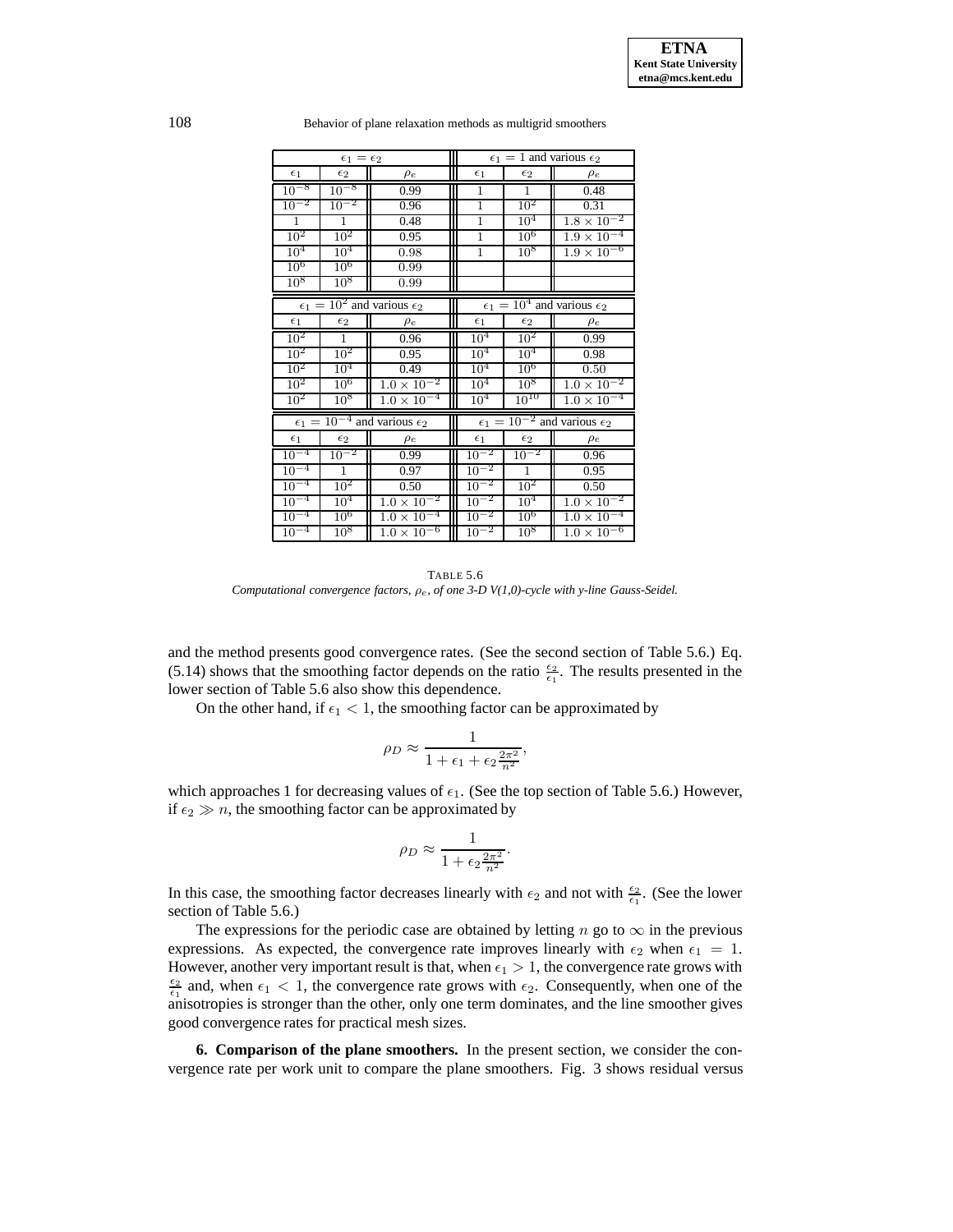### Ignacio M. Llorente and N. Duane Melson 109



FIG. 3. *Residual versus work units for 3-D V(2,1)-cycles to solve four anisotropic equations on a 32*×*32*×*32 uniform grid with the following five (x,y)-plane smoothers: Gauss-Seidel (rhombus), zebra Gauss-Seidel (plus), fourcolor Gauss-Seidel (square), Jacobi with damping 0.7 (little "x"), and Jacobi with partial damping 0.7 (triangle). One 2-D V(1,1)-cycle is used to solve each plane. The smoother used in the 2-D cycles is the y-line version of the one used in the 3-D cycles.*

work units for 3-D V(2,1)-cycles to solve four anisotropic equations on a  $32\times32\times32$  uniform grid with the following five (*x*,*y*)-plane smoothers:

- Gauss-Seidel (rhombus)
- zebra Gauss-Seidel (plus)
- four-color Gauss-Seidel (square)
- Jacobi with damping 0.7 (little "x")
- Jacobi with partial damping 0.7 (triangle)

The best results are consistently obtained with the four-color plane Gauss-Seidel method. In general, the three Gauss-Seidel plane implicit methods and the Jacobi plane implicit method with partial damping give similar results with anisotropic equations. Jacobi with damping performs worse because its smoothing factor does not improve with the anisotropy. However, four-color Gauss-Seidel performs better in the isotropic case. Regarding the parallel implementation, zebra Gauss-Seidel, four-color Gauss-Seidel, and Jacobi methods are fully parallelizable; however, the Jacobi method is likely to give better parallel efficiencies because of its coarser granularity. On the other hand, for the Jacobi method the improvement of the convergence rate for strong anisotropies deteriorates slightly for increasing mesh sizes [12].

**7. Isotropic coefficient equation on stretched grids.** Grid stretching is commonly used in CFD. Each cell can have different aspect ratios and so the discretization of Eq. (2.1) is given by the following general discrete operator: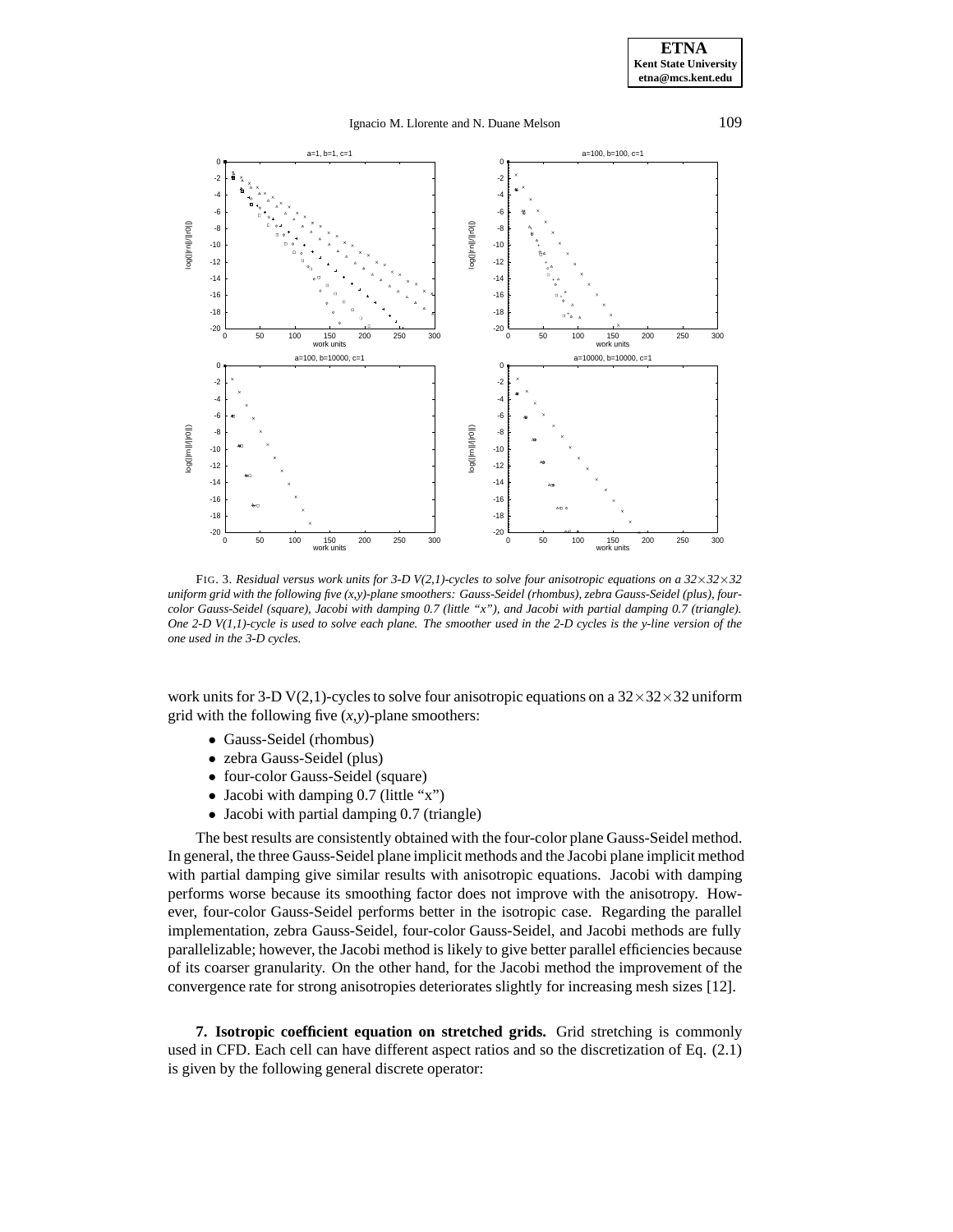$$
\frac{2a}{hx_i} \left( \frac{u_{i-1,j,k}}{hx_i + hx_{i-1}} - \left( \frac{u_{i,j,k}}{hx_i + hx_{i+1}} + \frac{u_{i,j,k}}{hx_i + hx_{i-1}} \right) + \frac{u_{i+1,j,k}}{hx_i + hx_{i+1}} \right) +
$$
\n
$$
(7.1)
$$
\n
$$
\frac{2b}{hy_j} \left( \frac{u_{i,j-1,k}}{hy_j + hy_{j-1}} - \left( \frac{u_{i,j,k}}{hy_j + hy_{j+1}} + \frac{1}{hy_j + hy_{j-1}} \right) + \frac{u_{i,j+1,k}}{hy_j + hy_{j+1}} \right) +
$$
\n
$$
\frac{2c}{hz_k} \left( \frac{u_{i,j,k-1}}{hz_k + hz_{k-1}} - \left( \frac{u_{i,j,k}}{hz_k + hz_{k+1}} + \frac{u_{i,j,k}}{hz_k + hz_{k-1}} \right) + \frac{u_{i,j,k+1}}{hz_k + hz_{k+1}} \right) =
$$
\n
$$
f_{i,j,k}, i = 1, ..., n_1, j = 1, ..., n_2, k = 1, ..., n_3
$$

where Dirichlet boundary conditions are imposed at the boundaries of the domain. Note that Eq.  $(7.1)$  includes the case with variable coefficients (different values of a, b, and c in different parts of the computational domain). Varying grid aspect ratios and values of the equation coefficients cause the strength of the anisotropies to be different in each cell.



FIG. 4. *32*×*32*×*32 uniform grid, 32*×*32*×*32 stretched grid along x-direction (stretching ratio 1.5) and 32*×*32*×*32 stretched grid along all directions (stretching ratio 1.5).*

In the present work, the stretching of the grid in a given direction is determined by the stretching ratio (quotient between two consecutive space steps). See Fig. 4 for an example. Note that for exponential stretching in all directions, every cell can have different levels of anisotropy between the coefficients of the discrete operator. On the other hand, when there is exponential stretching in only one direction, two coefficients are similar and the third coefficient, corresponding to the stretching direction, changes in each cell.

Fig. 5 shows the residual versus work unit for  $3-D$  V(1,0)-cycles to solve the isotropic equation on four  $32\times32\times32$  stretched grids with the following five smoothers:

- point-wise Gauss-Seidel (rhombus)
- alternating-line Gauss-Seidel (plus)
- alternating-plane Gauss-Seidel with exact solver in each plane (square)
- alternating-plane Gauss-Seidel with one 2-D  $V(1,1)$ -cycle in each plane (little "x")

• alternating-plane Gauss-Seidel with one 2-D  $V(1,0)$ -cycle in each plane (triangle) The smoother used in the 2-D cycles to solve the planes is alternating-line Gauss-Seidel.

The approximate plane solver with one  $V(1,0)$  or  $V(1,1)$ -cycle performs better than the exact solver. Fig. 5 also shows an unexpected behavior of the alternating-line smoother. This optimal behavior is due to the use of stretching along the three directions that produces high discrepancies for the local values of the anisotropy in each cell, and therefore the local dominance of one of the directions. In fact, the numerical results obtained with grids stretched along just one direction show a poor behavior of the alternating-line smoother.

Fig. 6, on the other hand, shows residual versus work units for  $3-D$  V(1,1)-cycles to solve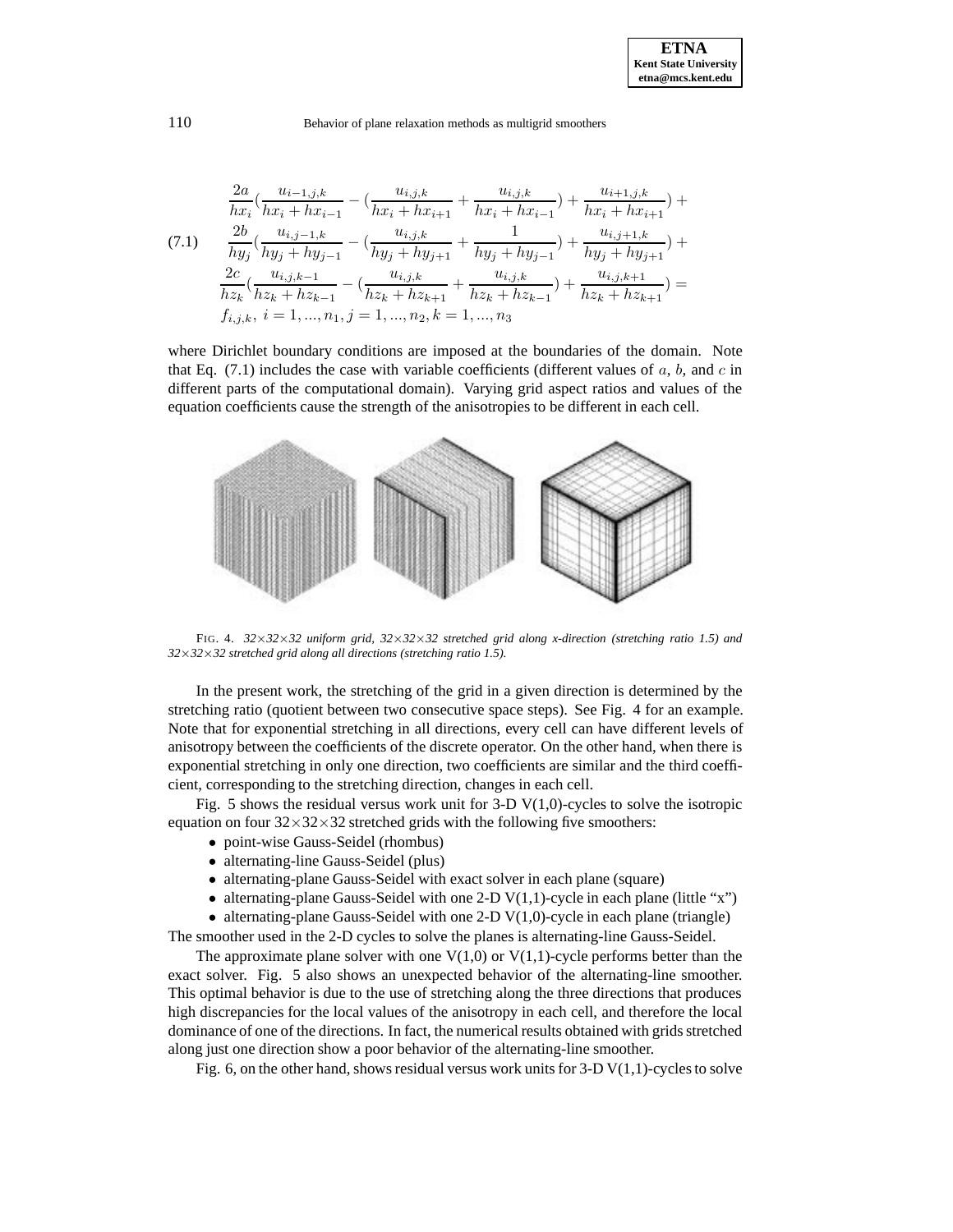## Ignacio M. Llorente and N. Duane Melson 111



FIG. 5. *Residual versus work units for 3-D V(1,0)-cycles to solve the isotropic equation on four 32*×*32*×*32 stretched grids with the following five smoothers: point-wise Gauss-Seidel (rhombus), alternating-line Gauss-Seidel (plus), alternating-plane Gauss-Seidel with exact solver in each plane (square), alternating-plane Gauss-Seidel with one 2-D V(1,1)-cycle in each plane (little "x"), and alternating-plane Gauss-Seidel with one 2-D V(1,0)-cycle in each plane (trianle). The smoother used in the 2-D cycles is alternating-line Gauss-Seidel. Each symbol represents a 3-D cycle in order to compare the complexity with the cycles of different smoothers.*

the isotropic equation on four  $32\times32\times32$  stretched grids with the following five alternatingplane smoothers:

- Gauss-Seidel (rhombus)
- zebra Gauss-Seidel (plus)
- four-color Gauss-Seidel (square)
- Jacobi with damping 0.7 (little "x")
- Jacobi with partial damping 0.7 (triangle)

In this case, the best results are obtained with the lexicographic ordering.

**8. Conclusions and future directions.** We have shown numerically and analytically the smoothing factors of traditional plane relaxation methods with Dirichlet boundary conditions. For the multigrid solution of a discrete elliptic model equation on a cell-centered grid with strong anisotropies, the smoothing performance of the following relaxation methods have been investigated:

- plane Jacobi with damping
- plane Jacobi with partial damping
- plane Gauss-Seidel
- plane zebra Gauss-Seidel
- plane four-color Gauss-Seidel
- line Gauss-Seidel

We found that, as expected, as the anisotropy strength grows: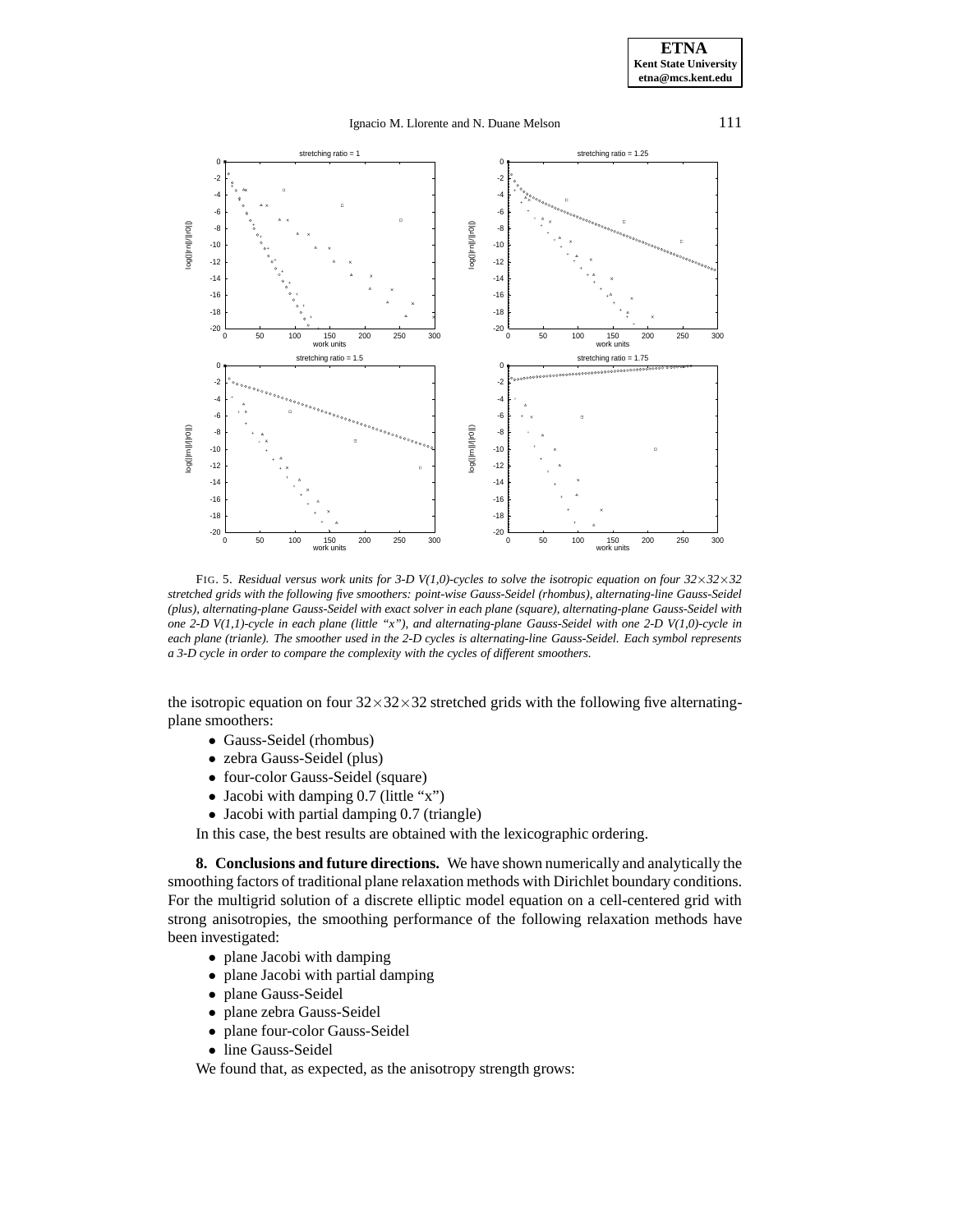

FIG. 6. *Residual versus work units for 3-D V(1,1)-cycles to solve the isotropic equation on four 32*×*32*×*32 stretched grids with the following five alternating-plane smoothers: Gauss-Seidel (rhombus), zebra Gauss-Seidel (plus), four-color Gauss-Seidel (square), Jacobi with damping 0.7 (little "x") and Jacobi with partial damping 0.7 (triangle). One 2-D V(1,1)-cycle is used to solve each plane. The smoother used in the 2-D cycles is the alternatingline version of the one used in the 3-D cycles.*

- 1. for periodic boundary conditions, the smoothing factor of a block smoother with full coarsening approaches the smoothing factor obtained with the point-wise version with full coarsening for the lower-dimensional problem defined by the coordinates that are not relaxed in the block, and
- 2. for Dirichlet boundary conditions, the smoothing factor of a block smoother with full coarsening approaches an exact solver.

Although line smoothers give very good results when one of the anisotropies is much larger than the other, they perform poorly when both anisotropies are similar, and hence cannot be considered for a robust method. All of the plane-implicit schemes studied, except the plane Jacobi with damping, show a linear decrease of smoothing factor with increasing anisotropy strength regardless of the relative strengths of the two anisotropies possible in 3-D problems considered. The good behavior of the plane smoothers deteriorates very slightly with an increase in the number of cells per side in the grid. Consequently, we believe that their excellent performance can be maintained for large, practical problems. Moreover, due to computer memory limitations, the number of cells per side is usually much lower in 3-D cases than in 1-D or 2-D cases.

The numerical results indicate that zebra Gauss-Seidel does not perform as well as expected on cell-centered grids. In fact, the lexicographic order Gauss-Seidel obtains better convergence rates, and the four-color plane Gauss-Seidel becomes an attractive smoother because of its good convergence rates and parallel properties. The plane Jacobi with partial damping is also a very good alternative; it performs worse in the isotropic case, but exhibits

112 Behavior of plane relaxation methods as multigrid smoothers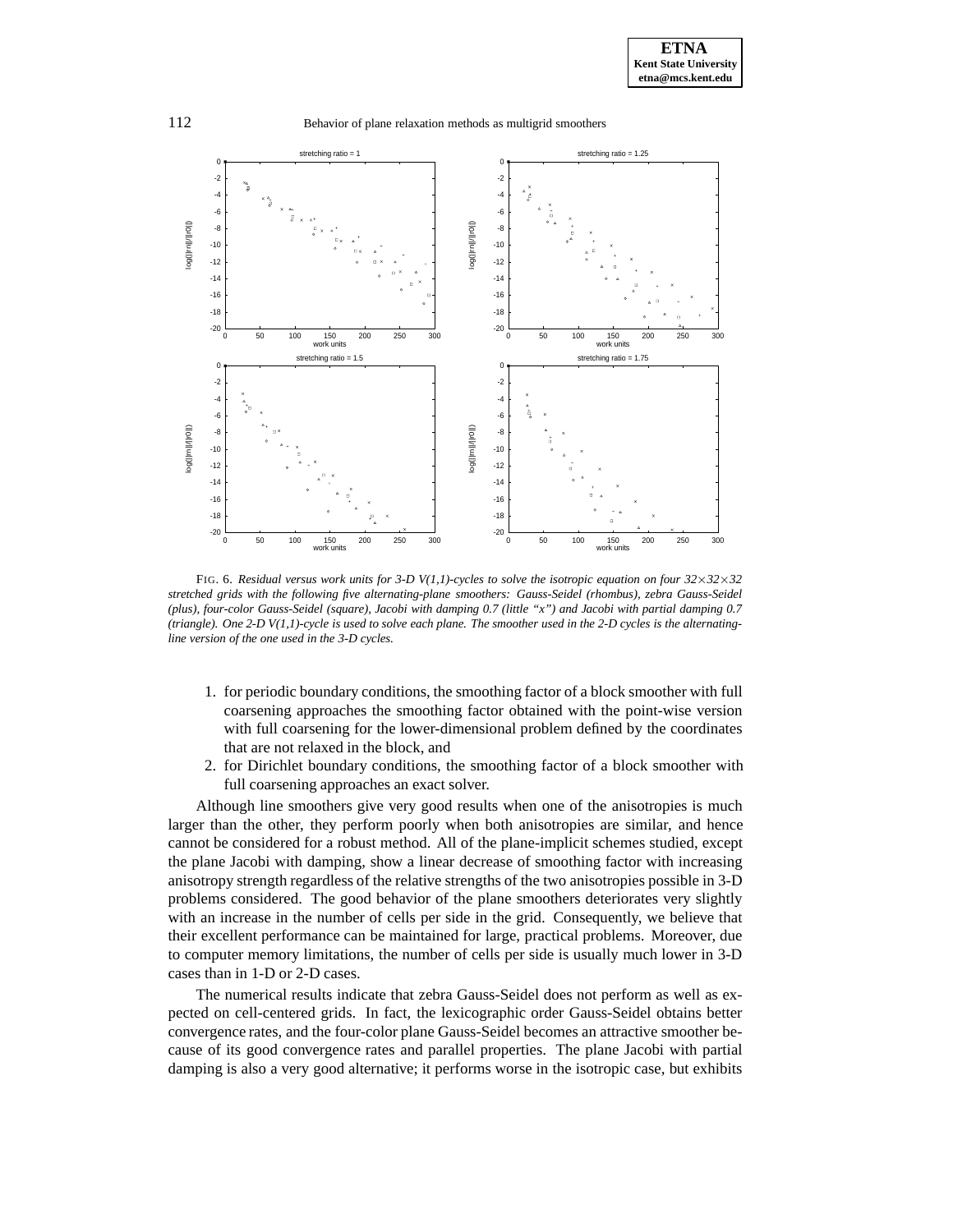coarser granularity in a parallel setting.

The practical feasibility of plane relaxation as a multigrid smoother has been demonstrated. The solution of the 2-D boundary-value problem corresponding to each plane can be approximated with just one 2-D multigrid cycle. The same behavior can be expected if 1-D multigrid is applied to the solution of the tridiagonal systems of equations involved in the plane solution. As a result, alternating-plane smoothers are just two times slower than pointwise smoothers in the isotropic case and are robust multigrid smoothers that are orders-ofmagnitude faster for anisotropic operators. Moreover, plane smoothers are easy to program, both on sequential and parallel computers.

Because we are interested in the applicability of plane smoothers with multiblock grids, we will continue to work on block-structured plane smoothers. In particular, we want to study the behavior of blocked plane smoothers and determine whether the results relating block size, overlap, and anisotropy strength obtained by Jones and Melson in ref. [9] hold in the 3-D case and in more complicated pde's and problem geometries. We believe that the smoothing performance will not suffer excessive deterioration with domain decomposition.

**9. Acknowledgements.** The authors would like to acknowledge Manuel Salas and James L. Thomas for their valuable comments on the CFD discipline and Fourier local mode analysis. James L. Thomas proposed the use of partial damping in the Jacobi method to improve its behavior for strong anisotropies. We also would like to thank David Sidilkover, Dimitri J. Mavriplis, Thor Gjesdal, Kees Oosterlee and Francisco Gaspar for their valuable comments and for providing copies of their work.

We would also like to thank Veer Vatsa for his many words of encouragement and his endless enthusiasm in the search for faster multigrid methods.

#### **REFERENCES**

- [1] J. C. AGUI AND J. JIMENEZ, *A binary tree implementation of a parallel distributed tridiagonal solver*, Parallel Comput., 21 (1995), pp. 233–241.
- [2] A. BRANDT, *Multigrid techniques: 1984 guide with applications to fluid dynamics*, Tech. Rep. GMD-Studien 85, May 1984.
- [3] W. L. BRIGGS, *A multigrid tutorial*, SIAM, 1988.
- [4] J. E. DENDY JR., M. P. IDA, AND J. M. RUTLEDGE, *A semi-coarsening multigrid algorithm for SIMD machines*, SIAM J. Sci. Stat. Comput,, 13 (1992), pp. 1460–1469.
- [5] J. E. DENDY, S. F. MCCORMICK, J. RUGE, T. RUSSELL, AND S. SCHAFFER, *Multigrid methods for threedimensional petroleum reservoir simulation*, in Tenth SPE Symposium on Reservoir Simulation, february 1989.
- [6] C. C. DOUGLAS, S. MALHOTRA, AND M. H. SCHULTZ, *Transpose free alternating direction smoothers for serial and parallel methods*. MGNET at http://www.mgnet.org/, 1997.
- [7] D. ESPADAS, M. PRIETO, I. M. LLORENTE, AND F. TIRADO, *Parallel resolution of alternating-line processes by means of pipelined techniques*, in Proceedings of the 7th. Euromicro Workshop on Parallel and Distributed Systems, IEEE Computer Society Press, June 1999.
- [8] T. GJESDAL, *Smoothing analysis of multicolor pattern schemes*, J. Comp. Appl. Math., 85 (1997), pp. 345– 350.
- [9] J. E. JONES AND N. D. MELSON, *A note on multi-block relaxation schemes for multigrid solvers*, Tech. Rep. 97-15, ICASE, 1997.
- [10] A. KRECHEL, H. PLUM, AND K. STÜBEN, *Parallelization and vectorization aspects of the solution of tridiagonal linear systems*, Parallel Comput., 14 (1990), pp. 31–49.
- [11] J. LINDEN, G. LONSDALE, H. RITZDORF, AND A. SCHÜLLER, *Scalability aspects of parallel multigrid*, Future Generation Computer Systems, 10 (1994), pp. 429–440.
- [12] I. M. LLORENTE AND N. D. MELSON, *Robust multigrid smoothers for three dimensional elliptic equations with strong anisotropies*, Tech. Rep. 98-37, ICASE, 1998.
- [13] I. M. LLORENTE AND F. TIRADO, *Relationships between efficiency and execution time of full multigrid methods on parallel computers*, IEEE Trans. on Parallel and Distributed Systems, 8 (1997), pp. 562– 573.